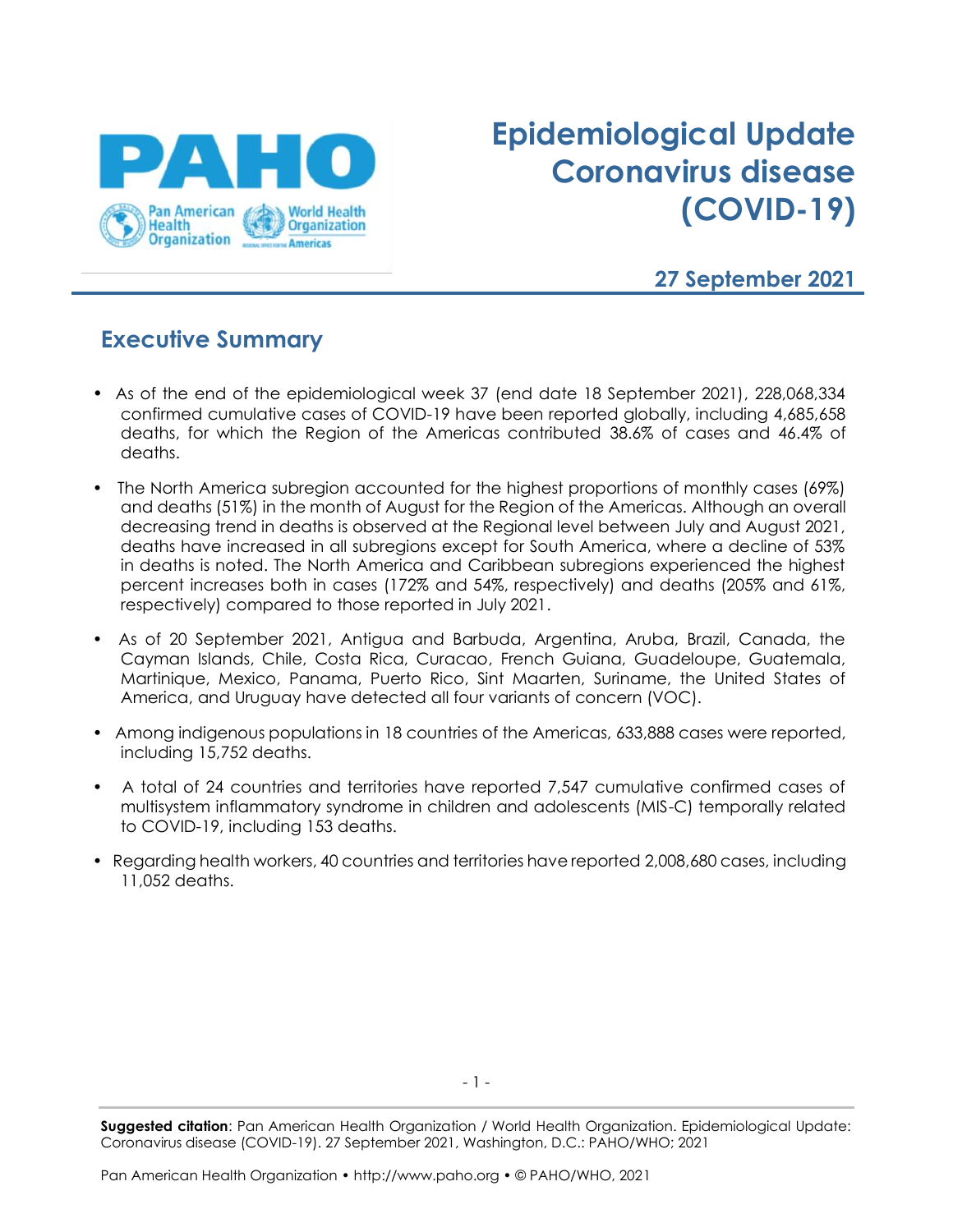## **Table of Contents**

<span id="page-1-0"></span>

| Multisystem inflammatory syndrome in children and adolescents (MIS-C) temporally related |
|------------------------------------------------------------------------------------------|
|                                                                                          |
|                                                                                          |
|                                                                                          |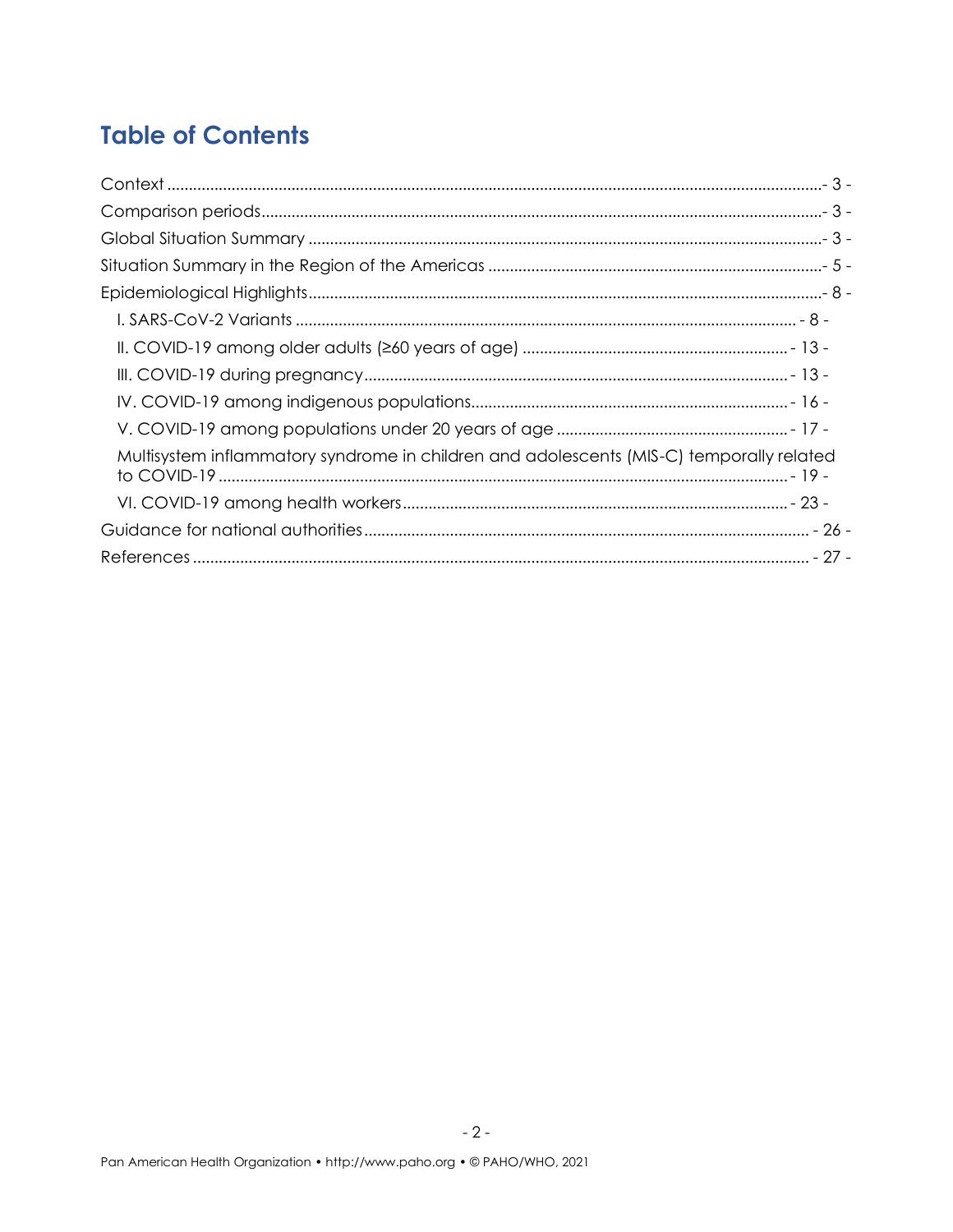### **Context**

On 31 December 2019, the People's Republic of China notified a cluster of pneumonia cases with unknown etiology, later identified on 9 January 2020 as a novel coronavirus by the Chinese Center for Disease Control and Prevention. On 30 January 2020, the World Health Organization (WHO) declared the outbreak a Public Health Emergency of International Concern (PHEIC). On 11 February 2020, WHO named the disease "coronavirus disease 2019 (COVID-19)," and the International Committee on Taxonomy of Viruses (ICTV) named the virus "severe acute respiratory syndrome coronavirus 2 (SARS-CoV-2)." On 11 March 2020, COVID-19 was declared a pandemic by the WHO Director-General. <sup>1</sup> On 9 July 2020, the WHO Director-General announced the launch of the Independent Panel for Pandemic Preparedness and Response (IPPR), which will independently and comprehensively assess the lessons learned from the international health response to COVID-19. 2

The eighth meeting of the Emergency Committee convened by the WHO Director-General under the International Health Regulations (2005) (IHR) regarding the coronavirus disease (COVID-19) took place on Wednesday, 14 July 2021. The Director-General determined that the COVID-19 pandemic continues to constitute a PHEIC and accepted the advice of the Committee to WHO and issued the Committee's advice to States Parties as Temporary Recommendations under the IHR, available at: [https://bit.ly/3zlqUHF.](https://bit.ly/3zlqUHF)

#### <span id="page-2-0"></span>**Comparison periods**

The most recent PAHO/WHO Epidemiological Update on COVID-19, published on 21 August 2021, <sup>3</sup> included data from approximately the epidemiological week (EW) 30 (25-31 July 2021) to EW-33 (15-21 August 2021); thus, covering the period of 25-July to 21-August 2021. The current report will include data from EW-34 (22-28 August 2021) to EW-37 (12-18 September 2021); thus, covering the period of 22-August to 18-September 2021 (approximately one month of data), unless otherwise stated.

#### <span id="page-2-1"></span>**Global Situation Summary**

Since the first confirmed cases of COVID-19 until the end of the EW-37, a cumulative total of 228,068,334 cases of COVID-19 have been reported globally, including 4,685,658 deaths; representing a total of 16,697,309 additional confirmed cases and 262 104 additional deaths since the most recent PAHO/WHO Epidemiological Update on COVID-19, published on 21 August 2021.

<sup>1</sup> WHO Director-General's opening remarks at the media briefing on COVID-19 - 11 March 2020. Available at: <https://bit.ly/3cRssQZ>

<sup>&</sup>lt;sup>2</sup> Independent evaluation of global COVID-19 response announced. Available at:<https://bit.ly/31hLJWp>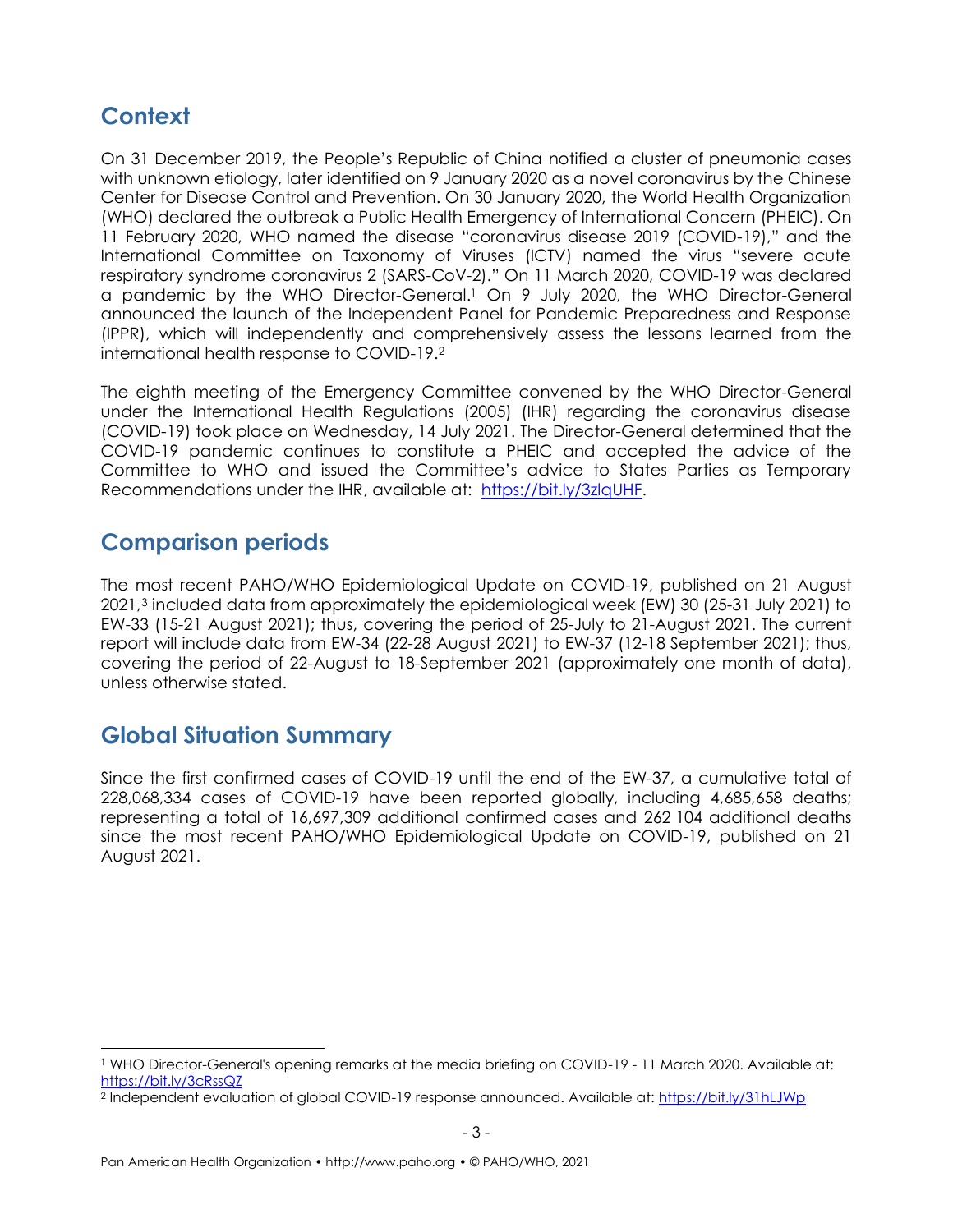When comparing trends between the last and current PAHO/WHO Epidemiological Updates on COVID-19 (EW-30/33 Vs. EW-34/37), a general decline in both number of new global cases (decrease of 4.9%, or 854,268 people) and deaths (decrease of 2%, or 5,262 people) was observed. When looking at specific WHO Regions, AFRO, SEARO and EMRO present a steep decrease in number of COVID-19 cases; whereas WPRO, AMRO, and EURO present a varying increase in number of cases. Regarding deaths, heterogeneous trends across WHO Regions are observed: Following the same pattern of decrease in newly reported cases, SEARO and AFRO present a steep decrease in number of deaths. However, an increase in number of deaths is seen in all remaining WHO Regions.



**Figure 1.** Distribution of global COVID-19 confirmed cases and deaths, by epidemiological week (EW) of report and WHO Region, as of EW-37 of 2021.

#### **Note**:

AFRO: WHO Regional Office for Africa; AMRO: WHO Regional Office for the Americas; EMRO: WHO Regional Office for the Eastern Mediterranean; EURO: WHO Regional Office for Europe; SEARO: WHO Regional Office for South East-Asia; WPRO: WHO Regional Office for the Western Pacific

<span id="page-3-0"></span>**Source**: WHO Coronavirus (COVID-19) data reproduced by PAHO/WHO. Available at: [https://covid19.who.int/info/.](https://covid19.who.int/info/) Accessed on 23 September 2021.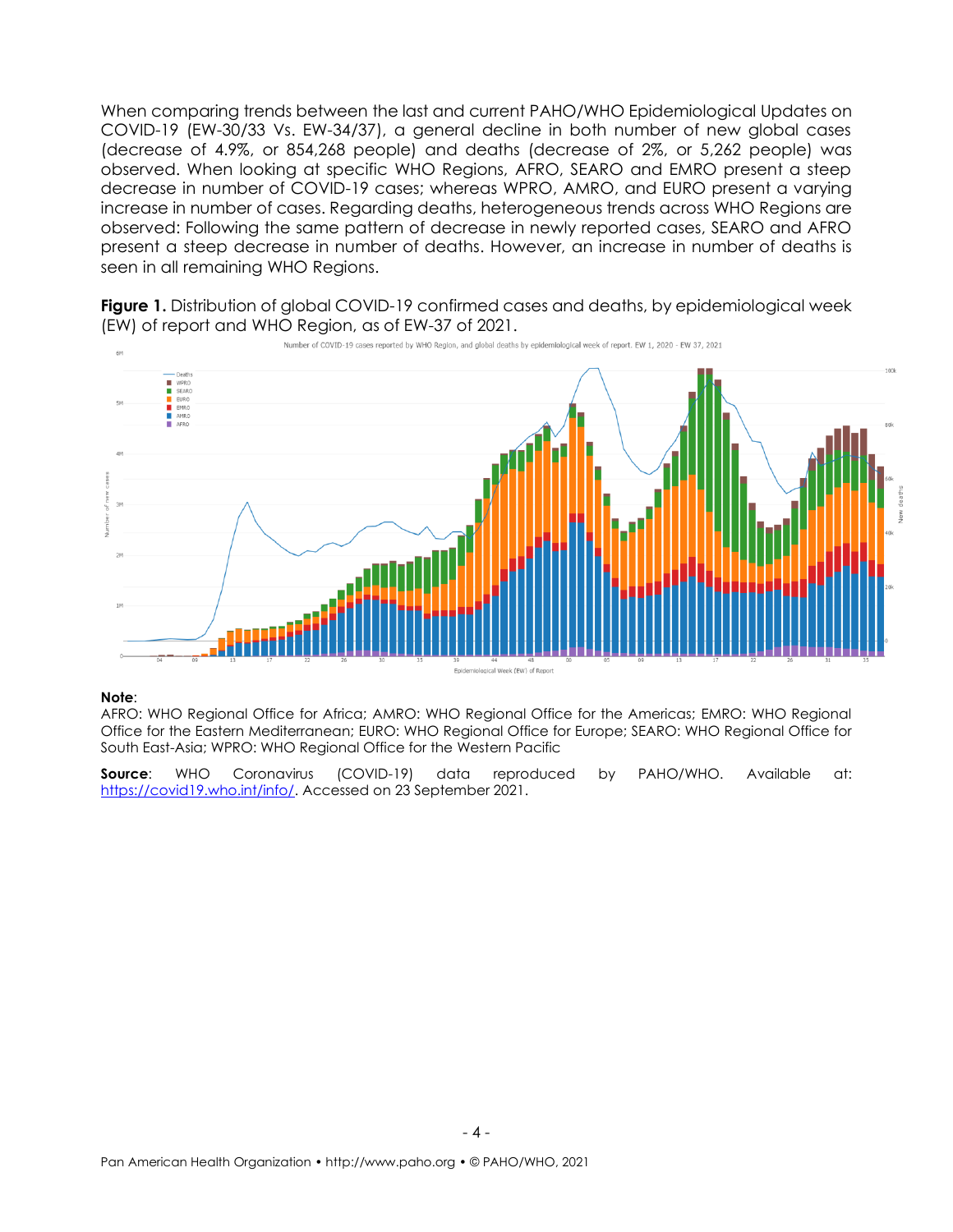#### **Situation Summary in the Region of the Americas**

Between January 2020 – when the first COVID-19 cases were detected in the Region – and EW-37, a cumulative total of 88,008,567 confirmed cases of COVID-19, including 2,172,345 deaths, have been reported from all 56 countries and territories in the Region of the Americas, accounting for 38.6% or the globally reported cases, and 46.6% of the globally reported deaths.

Since the last day of the previous PAHO/WHO Epidemiological Update on COVID-19, published on 21 August 2021<sup>3</sup> (end of EW-33) and as of the last day of this report (end of EW-37) 6,212,703 additional confirmed cases of COVID-19, including 100,010 additional deaths, have been reported in the Region of the Americas, representing a 7.6% increase in cases and a 4.8% increase in deaths during this time period. North America was the major contributor to the number of new cases in this period (4,856,881, or 78.2% of the cases reported in the Region), followed by South America (811,520 or 13.1%), the Caribbean and Atlantic Ocean Islands (328,508, or 5.3%), and Central America (215,794, or 3.5%).

When looking at monthly trends throughout the Region of the Americas, between January and June 2021, while monthly cases decreased in the North America subregion (by 95%), it increased in South America (by 50%), reaching a peak of over 4 million cases in June. Since then, the trends have reversed between the two subregions, with cases increasing in North America —a 233% increase compared to cases reported in June— and cases decreasing for the first time since February in South America during the month of July. Meanwhile, the Caribbean subregion has now surpassed the Central America subregion for 2 consecutive months in the proportion of monthly cases reported in the Region of the Americas (6% and 3% of cases reported in August 2021, respectively) (**Figure 2a**).

In August 2021, at the Regional level, an increase of 41% in cases was observed compared to the previous month. The North America subregion accounted for the highest proportions of monthly cases (69%) and deaths (51%) in the Region of the Americas, with a total of 4,749,278 cases and 51,102 deaths reported. Related to deaths, while an overall decrease is observed, all subregions reported increases in deaths except for the South America subregion; the overall declining trend is driven by the decrease observed in this subregion. The North America and Caribbean subregions experienced the highest percent increases in deaths —205% and 61%, respectively— compared to deaths reported in July 2021 (**Figure 2b**).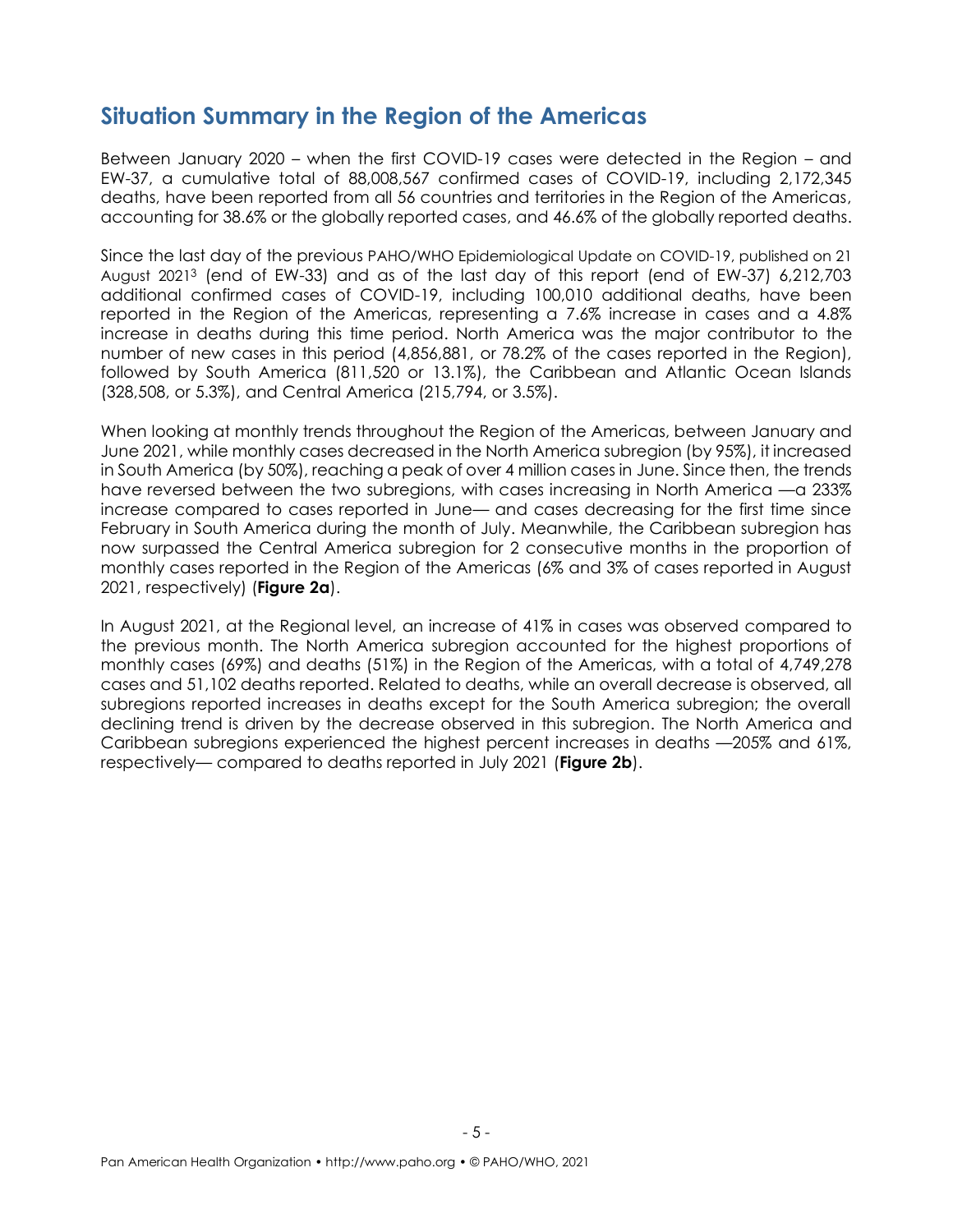

**Figure 2a-b**. Distribution of confirmed COVID-19 cases and deaths, by subregion and month of report. Region of the Americas, 1 March 2020 to 31 August 2021.

**Source**: Information shared by IHR National Focal Points (NFPs) or published on the websites of the Ministries of Health, Health Agencies or similar and reproduced by PAHO/WHO.

The following is a brief description of the COVID-19 trends in cases and deaths observed in the **Caribbean** subregion.

After maintaining a relatively low number of cases since the onset of the pandemic, a sustained upward trend in cases has been observed in the Caribbean subregion since April 2021. A marked acceleration is observed in July 2021 where cases increased by 95% compared to the previous month, and once again between July and August with an increase of 54%, reaching an unprecedented peak. While this acceleration is mainly driven by cases reported in Cuba in the last two months, other islands have reached the highest number of monthly cases ever reported since the beginning of the pandemic. In the month of August, Puerto Rico, Guadeloupe, Martinique, and Jamaica were the main contributors to the case toll in this subregion (**Figure 3a**).

Additionally, comparing the last two months of full data (July and August 2021), substantial increases in cases were reported in the following Caribbean and Atlantic Ocean islands with 100,000 to 400,000 population (Aruba, Bahamas, Barbados, Grenada, Saint Lucia) and in those with 10,000 to 100,000 population (Anguilla, Antigua and Barbuda, Bermuda, Dominica, Saint Kitts and Nevis, Sint Maarten, and Saint Martin). Among islands with <9,000 population, cases have been reported every week in the month of August; of note, prior to this sustained reporting of cases, cases were sporadically reported in these islands throughout most of 2021. In the Guyanese shield, a sustained increase in cases, particularly driven by French Guiana, was observed across all countries in August, following an increasing trend that started around EW-32 (8-14 August 2021).

Related to deaths, it can be observed that they have been increasing for several months with a particular acceleration in July (by 70%) and August (by 62%) compared to the previous month. As for the cases, Cuba is also the major contributor to the death toll in July and August 2021 in this subregion (**Figure 3b**).

**Figure 3a-b.** Distribution of confirmed COVID-19 cases and deaths by country, by month of notification. Caribbean subregion. As of 31 August 2021.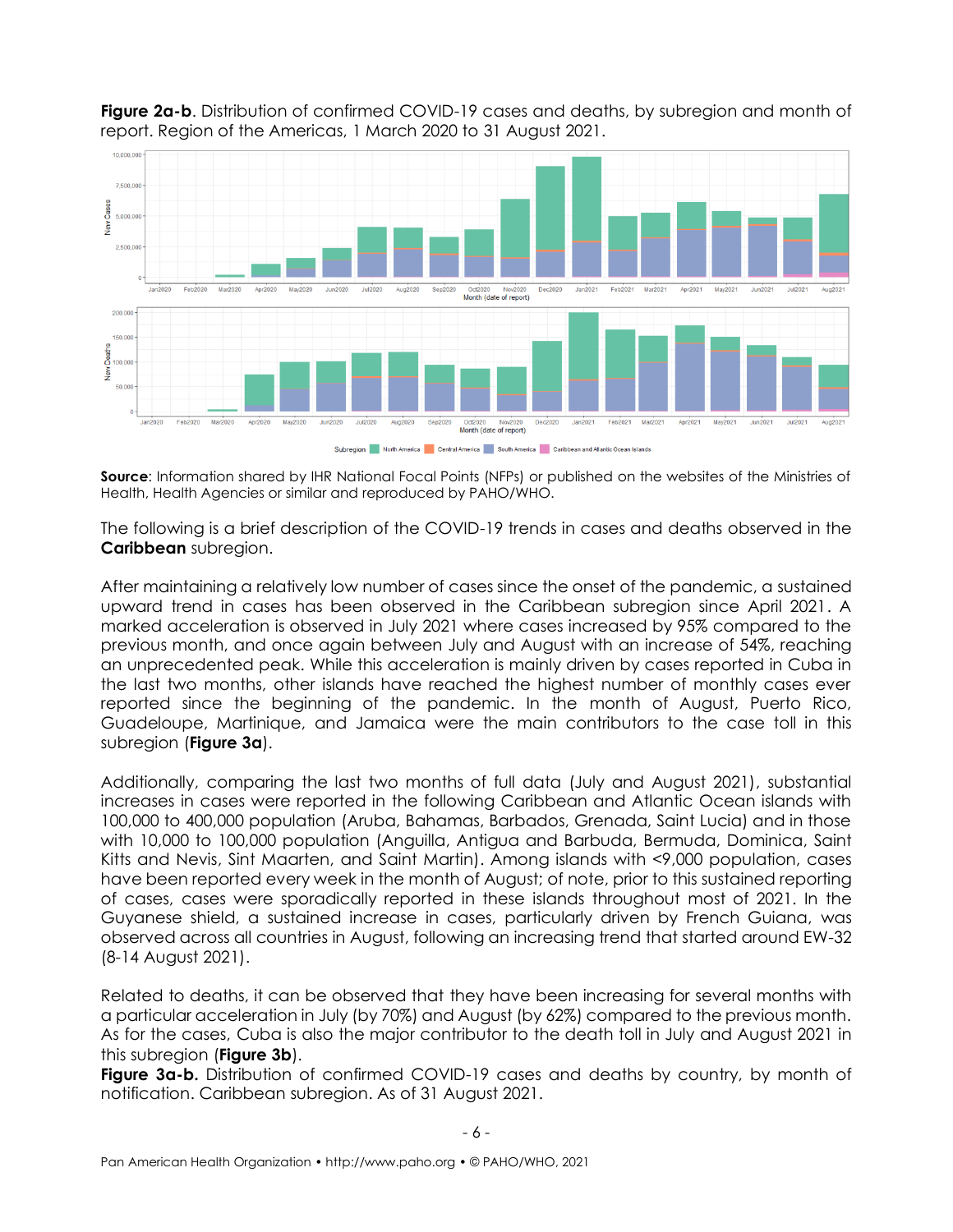

**Source:** Information shared by IHR National Focal Points (NFPs) or published on the websites of the Ministries of Health, Health Agencies or similar and reproduced by PAHO/WHO.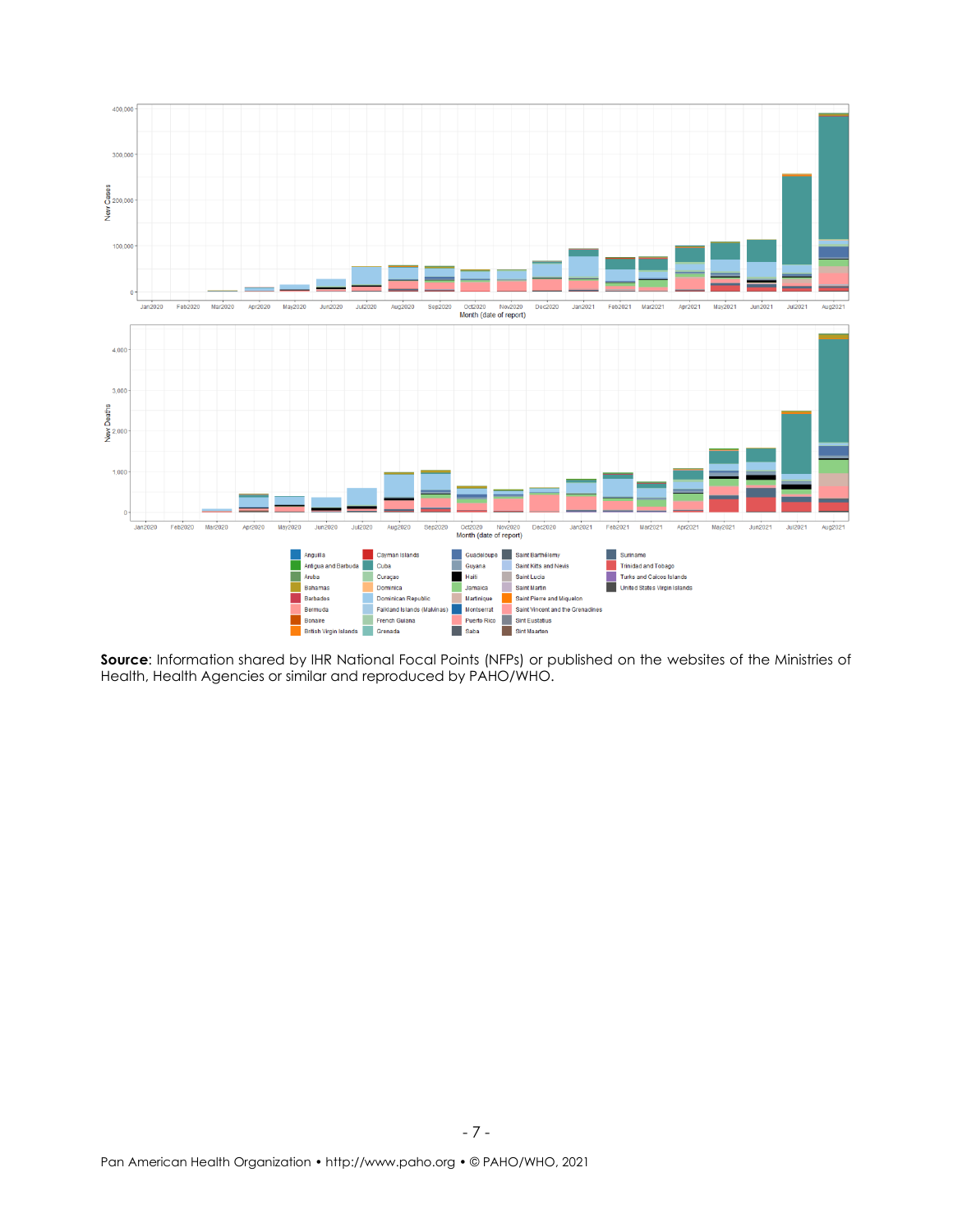### <span id="page-7-0"></span>**Epidemiological Highlights**

#### <span id="page-7-1"></span>**I. SARS-CoV-2 Variants**

The appearance of mutations is a natural and expected event within the evolutionary process of viruses. Since the initial genomic characterization of SARS-CoV-2, this virus has been divided into different genetic groups or clades. In fact, some specific mutations define the viral genetic groups (also called lineages) that are currently circulating globally. Due to various microevolution processes and selection pressures, some additional mutations may appear, generating differences within each genetic group (called variants). It is important to mention that the names of the clade, lineage, variant, etc., are arbitrary and do not correspond to an official taxonomic hierarchy.

Since the initial identification of SARS-CoV-2 until 21 September 2021, more than 3,679,438 genomic sequences have been shared globally through publicly accessible databases.

As of 21 September 2021, 54 countries and territories in the Americas have published a total of 1 202 368 SARS-CoV-2 sequences on the GISAID platform, collected between February 2020 and September 2021. Countries and territories that have contributed genome data are depicted in **Tables 3a-d**.

On 25 February 2021, WHO provided proposed operational definitions for SARS-CoV-2 variants of interest (VOI) and variants of concern (VOC) and the associated actions that WHO will take to support Member States and their national public health institutes and reference laboratories, along with recommended actions that should be taken by Member States. The document includes general and non-exhaustive guidance on the prioritization of variants of greatest public health relevance in the broader context of SARS-CoV-2 transmission, and public health response mechanisms and established social distance measures. These definitions are periodically reviewed and updated, as necessary. Information on variants available at: <https://bit.ly/3gmGoEc>

On 31 May 2021, WHO announced assigning simple labels for SARS-CoV-2 VOI and VOC that are easy to say and remember; the labels do not replace existing scientific names, but rather they are intended to simplify public communications.<sup>4</sup> The labels are available at: <https://bit.ly/39Ja6Q0>

The list of SARS-CoV-2 variants, according to the WHO classification as of 21 September 2021, <sup>5</sup> is available in **Table 1**.

**Table 1**. SARS-CoV-2 variants of concern (VOC) and variants of interest (VOI), according to WHO classifications as of 21 September 2021.

| <b>SARS-CoV-2 Variants</b><br><b>WHO classification</b> | <b>WHO Label</b> | Pango<br>lineage* | First detected by |
|---------------------------------------------------------|------------------|-------------------|-------------------|
| Variant of concern                                      | Alpha            | $B.1.1.7*$        | United Kingdom    |
| (VOC)                                                   | Beta             | B.1.351           | South Africa      |
|                                                         | Gamma            | P.1               | <b>Brazil</b>     |

<sup>4</sup> WHO. WHO announces simple, easy-to-say labels for SARS-CoV-2 Variants of Interest and Concern. 31 May 2021. Available at[: https://bit.ly/3xaARqs](https://bit.ly/3xaARqs)

<sup>5</sup> WHO. Tracking SARS-CoV-2 variants. Available at:<https://bit.ly/36FXgQY>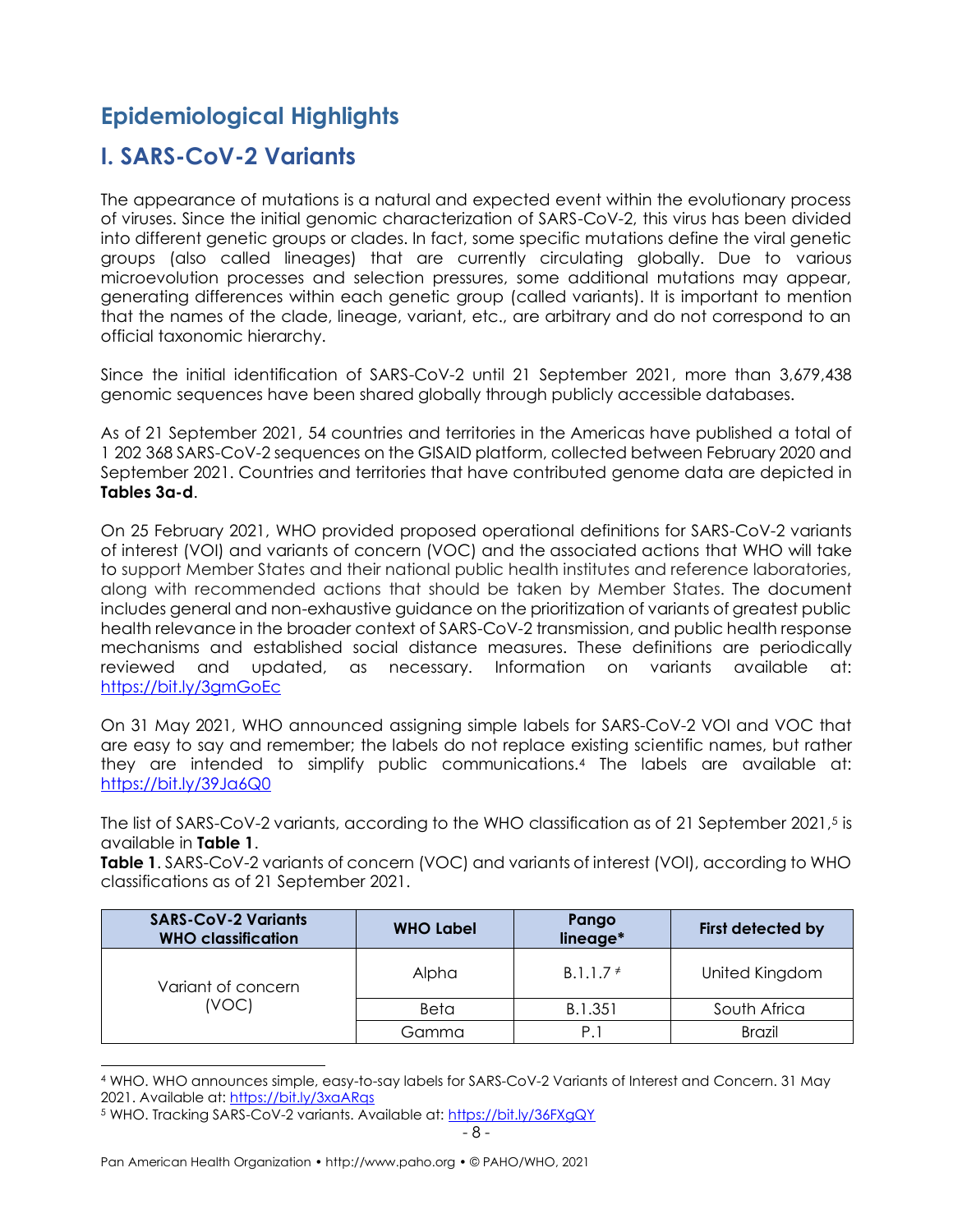|  |                           | Delta  | B.1.617.2 §  | India    |
|--|---------------------------|--------|--------------|----------|
|  |                           |        |              |          |
|  |                           | Lambda | ⌒ ?⁊<br>،ں ب | Peru     |
|  | Variant of interest (VOI) | MU     | B.1.62       | Colombia |

**Notes:**

\*Includes all descendent lineages. The full list of Pango lineages can be found at [https://bit.ly/3lAhser;](https://bit.ly/3lAhser) for FAQ, visit: <https://bit.ly/2VQQYMJ>

≠ includes all Q.\* lineages (in the Pango nomenclature system, Q is an alias for B.1.1.7)

§ includes all AY.\* lineages (in the Pango nomenclature system, AY is an alias for B.1.617.2); for more information on AY.\* lineages, please visit:<https://bit.ly/3lFf99V>

**Source:** WHO. Tracking SARS-CoV-2 variants. <sup>5</sup> Accessed on 21 September 2021.

Globally, an increase in the number of countries and territories reporting VOC and VOI continues to be observed (**Table 2**). However, this increase must consider the limitations related to surveillance systems or surveillance mechanisms, as well as the capacity of the countries and territories to sequence samples, and differences in the selection of samples to be sequenced.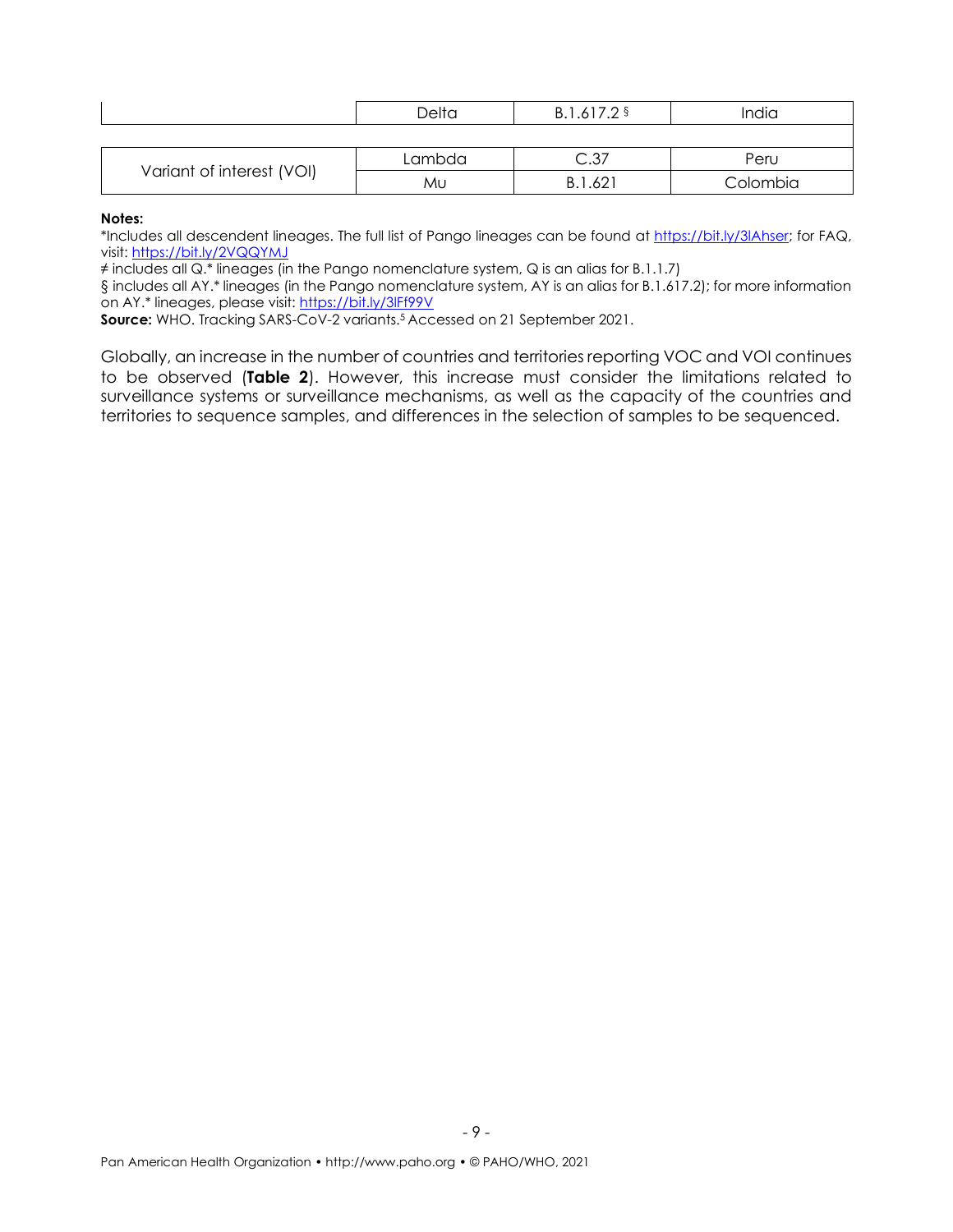**Table 2.** Summary of the countries/territories reporting cases of SARS-CoV-2 variants of concern (VOC), as of 21 September 2021.

|                                                                         | <b>WHO Label</b> |             |       |              |
|-------------------------------------------------------------------------|------------------|-------------|-------|--------------|
|                                                                         | Alpha            | <b>Beta</b> | Gamma | <b>Delta</b> |
| Number of<br>countries/territories reporting<br>cases globally*         | 193              | 142         | 96    | 185          |
| Number of<br>countries/territories reporting<br>cases in the Americas** | 49               | 25          | 40    | 52           |

**Note:**

\*Global data correspond to the WHO COVID-19 Weekly Epidemiological Update. Published on 21 September 2021. 6

\*\*As of 20 September 2021

Some countries/territories have reported more than one variant of concern (VOC).

**Source:** WHO. COVID-19 Weekly Epidemiological Update. Published on 21 September 2021. 6

Information shared by the International Health Regulations (IHR) National Focal Points (NFPs) or published on the websites of the Ministries of Health, Health Agencies, or similar.

Since April 2021, an exponential increase in VOC Delta samples globally has been observed. In July 2021, a global predominance of VOC Delta was observed in almost 90% of the samples worldwide, including Member States in the Americas.

On 8 August 2021, PAHO/WHO published an Epidemiological Update related to the increase of the Delta VOC and its potential impact in the Region of the Americas.<sup>7</sup> In the Americas, as of 17 September 2021, 55 countries/territories have reported the detection of cases of VOC, including one additional country (Saint Kitts and Nevis) since the last PAHO/WHO Epidemiological Update on COVID-19, published on 21 August 2021 (**Table 3a-d**).<sup>3</sup>

As of 21September 2021, the detection of all four VOC has been reported in Antigua and Barbuda, Argentina, Aruba, Brazil, Canada, the Cayman Islands, Chile, Costa Rica, Curacao, French Guiana, Guadeloupe, Guatemala, Martinique, Mexico, Panama, Puerto Rico, Sint Maarten, Suriname, the United States of America, and Uruguay.

**Table 3a.** Countries reporting SARS-CoV-2 variants of concern (VOC) in the North America subregion, as of 20 September 2021.

| Country                  | Alpha | Beta | Gamma | Delta |
|--------------------------|-------|------|-------|-------|
| Canada                   |       |      |       |       |
| Mexico                   |       |      |       |       |
| United States of America |       |      |       |       |

<sup>6</sup> WHO. Weekly epidemiological update on COVID-19. Available at:<https://bit.ly/3zyiHAP>

<sup>7</sup> PAHO/WHO. Epidemiological Update: Increase of the Delta variant and its potential impact in the Region of the Americas. 8 August 2021, Washington, D.C. PAHO/WHO. 2021. Available at:<https://bit.ly/3y2Rm7K>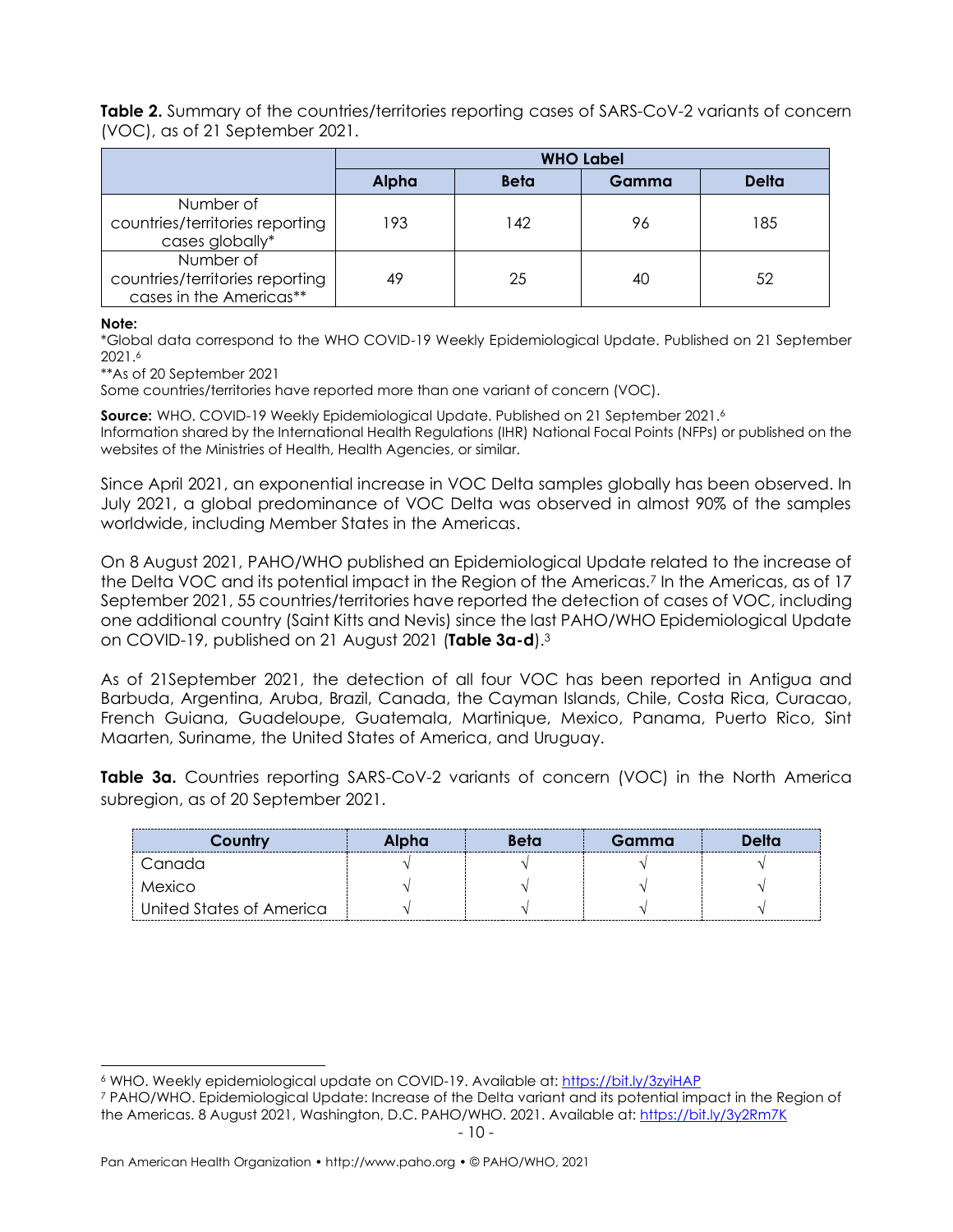Table 3b. Countries reporting SARS-CoV-2 variants of concern (VOC) in the Central America subregion, as of 20 September 2021.

| Country       | Alpha | <b>Beta</b> | Gamma | Delta |
|---------------|-------|-------------|-------|-------|
| <b>Belize</b> |       |             |       |       |
| Costa Rica    |       |             |       |       |
| El Salvador   |       |             |       |       |
| Guatemala     |       |             |       |       |
| Honduras      |       |             |       |       |
| Panama        |       |             |       |       |

Table 3c. Countries reporting SARS-CoV-2 variants of concern (VOC) in the South America subregion, as of 20 September 2021.

| Country              | Alpha | <b>Beta</b> | Gamma | <b>Delta</b> |
|----------------------|-------|-------------|-------|--------------|
| Argentina            |       |             |       |              |
| <b>Bolivia</b>       |       |             |       |              |
| <b>Brazil</b>        |       |             |       |              |
| Chile                |       |             |       |              |
| Colombia             |       |             |       |              |
| Ecuador              |       |             |       |              |
| Paraguay             |       |             |       |              |
| Peru                 |       |             |       |              |
|                      |       | √*          |       |              |
| Uruguay<br>Venezuela |       |             |       |              |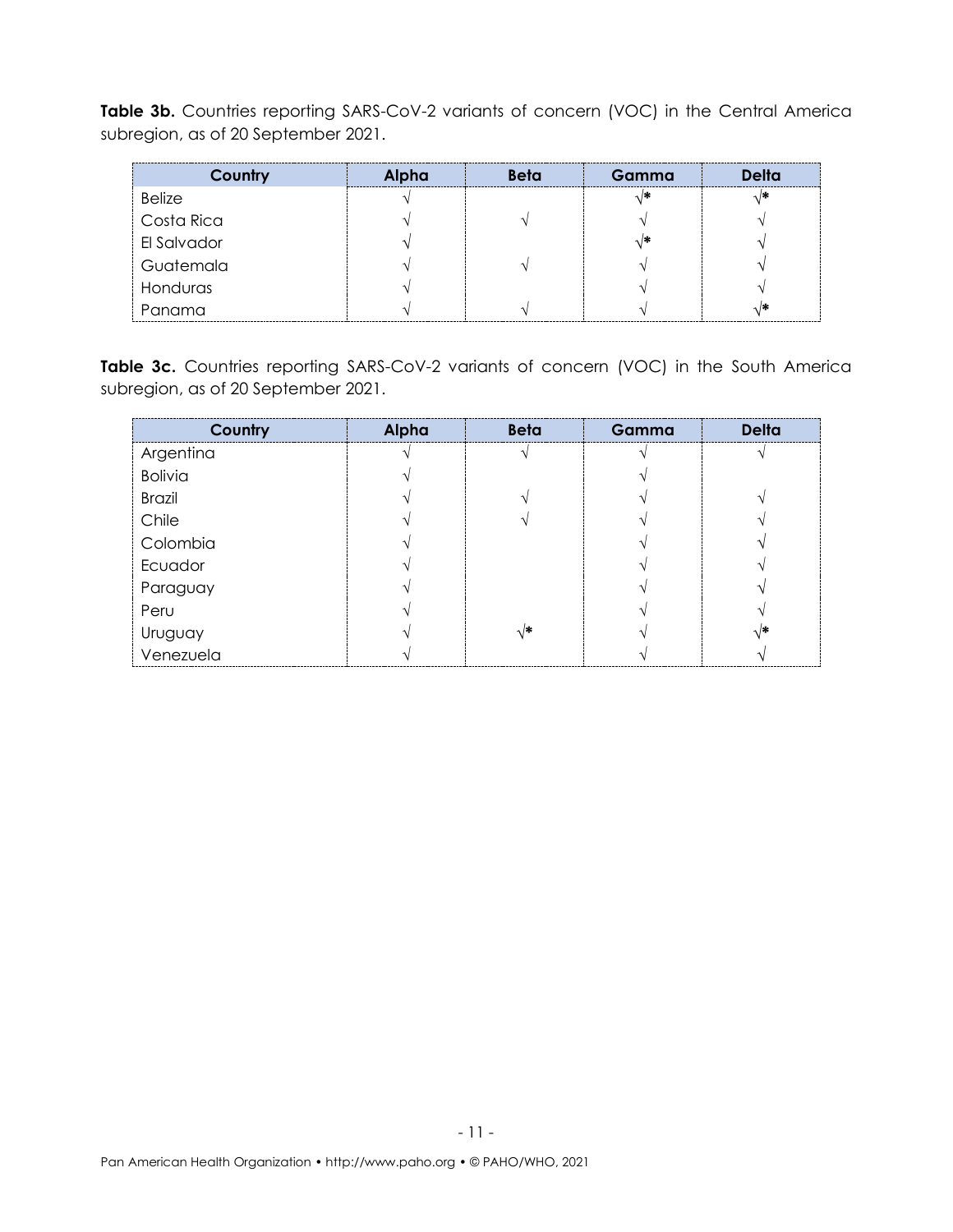| <b>Country/Territory</b>               | Alpha | <b>Beta</b>   | Gamma      | <b>Delta</b> |
|----------------------------------------|-------|---------------|------------|--------------|
| Anguilla                               |       |               |            |              |
| Antigua and Barbuda                    |       |               |            |              |
| Aruba                                  |       |               |            |              |
| <b>Bahamas</b>                         |       |               |            |              |
| <b>Barbados</b>                        |       |               |            |              |
| Bermuda                                |       |               |            |              |
| <b>Bonaire</b>                         |       |               |            |              |
| <b>British Virgin Islands</b>          |       |               |            |              |
| Cayman Islands                         |       |               |            |              |
| Cuba                                   |       |               |            |              |
| Curaçao                                |       | $\sqrt{\ast}$ |            |              |
| Dominica                               |       |               |            |              |
| Dominican Republic                     |       |               |            |              |
| <b>Falkland Islands</b><br>(Malvinas)  | √*    | $\sqrt{*}$    |            |              |
| French Guiana                          |       |               |            |              |
| Grenada                                |       |               |            |              |
| Guadeloupe                             |       |               |            |              |
| Guyana                                 |       |               |            |              |
| Haiti                                  |       |               |            |              |
| Jamaica                                |       |               |            |              |
| Martinique                             |       |               |            |              |
| Montserrat                             |       |               |            |              |
| Puerto Rico                            |       |               |            |              |
| Saba                                   |       |               |            |              |
| Saint Barthélemy                       |       |               |            |              |
| Saint Kitts and Nevis                  |       |               |            |              |
| Saint Lucia                            |       |               |            |              |
| Saint Martin                           |       |               |            |              |
| Saint Pierre and Miquelon              |       |               |            |              |
| Saint Vincent and the                  |       |               | $\sqrt{*}$ |              |
| Grenadines                             |       |               |            |              |
| Sint Maarten                           |       |               |            |              |
| Suriname                               |       |               |            |              |
| Trinidad and Tobago                    |       |               |            |              |
| <b>Turks and Caicos</b>                |       |               |            |              |
| <b>United States Virgin</b><br>Islands |       | $\sqrt{*}$    |            |              |

Table 3d. Countries and territories reporting SARS-CoV-2 variants of concern (VOC) in the Caribbean and Atlantic Ocean Islands subregion, as of 20 September 2021.

**Note**: Data are provisional and subject to change as countries and territories make adjustments and retrospective analysis.

**\*** Sequence is not available yet in an international repository.

**Source**: Information shared by the IHR National Focal Points (NFPs) or published on the websites of the Ministries of Health, Health Agencies or similar, and reproduced by PAHO/WHO.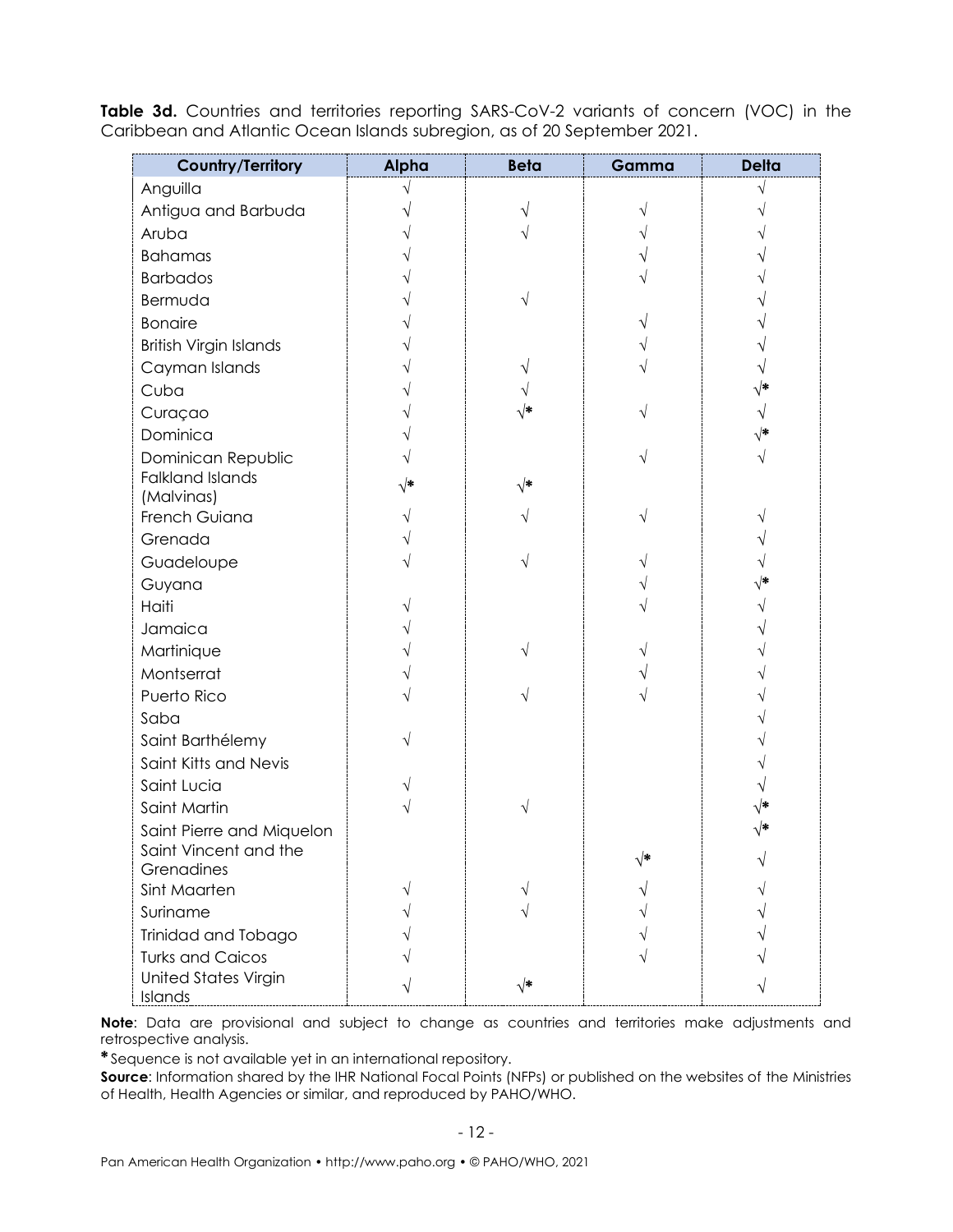#### <span id="page-12-0"></span>**II. COVID-19 among older adults (≥60 years of age)**

Some of the articles published<sup>8,9,10</sup>, or pre-published, on the impact of COVID-19 vaccination campaigns provide hope in achieving a decrease in mortality rates and hospitalizations in intensive care units (ICU) among older adults (≥60 years of age). However, it is important to consider that COVID-19 vaccination campaigns are not sufficient in and of themselves to prevent the transmission of SARS-CoV-2; therefore, public health and social distancing measures should be maintained in accordance with the epidemiological situation of each country and territory.

#### <span id="page-12-1"></span>**III. COVID-19 during pregnancy**

Although researchers continue to advance the knowledge base related to COVID-19 among pregnant women, helping to close existing knowledge gaps related to the impact of SARS-CoV-2 infection on the outcome of pregnancy, it is necessary to continue collecting information to contribute to that knowledge base.

COVID-19 vaccination campaigns, together with social distancing measures, hand hygiene and the proper use of face masks, targeted to this population group are expected to impact the severity and mortality observed thus far.

Since the first reported cases of COVID-19 in the Americas and until 17 September 2021, there have been a total of 310,922 SARS-CoV-2 infections among pregnant women, including 3,022 deaths (0.97% case-fatality rate), reported in 32 countries/territories for which information was available.

Compared to the data presented in the last PAHO/WHO Epidemiological Update on COVID-19, published on 21 August 2021, <sup>3</sup> this represents 39,692 additional cases and 403 additional deaths. During the same period, the highest relative increases in cumulative confirmed cases occurred in Cuba for the second consecutive month (38%, 1,872 additional cases) and the Dominican Republic (38%, 740 additional cases). Among deaths, the highest relative increases were observed in Suriname (85%, 11 additional deaths) and Cuba (55%, 39 additional deaths) (**Table 4**).

<sup>8</sup> Cook TM, Roberts JV. Impact of vaccination by priority group on UK deaths, hospital admissions and intensive care admissions from COVID-19. Available at: <https://doi.org/10.1111/anae.15442>

<sup>9</sup> Leshem E, Wilder-Smith A. COVID-19 vaccine impact in Israel and a way out of the pandemic. Lancet. 2021 May 5 doi: 10.1016/S0140-6736(21)01018-7. Available at: <https://bit.ly/3hk18xC>

<sup>10</sup> Haas E, Angulo F, et al. Impact and effectiveness of mRNA BNT162b2 vaccine against SARS-CoV-2 infections and COVID-19 cases, hospitalizations, and deaths following a nationwide vaccination campaign in Israel: an observational study using national surveillance data. The Lancet, 2021, ISSN 0140-6736, Available at: [https://doi.org/10.1016/S0140-6736\(21\)00947-8](https://doi.org/10.1016/S0140-6736(21)00947-8)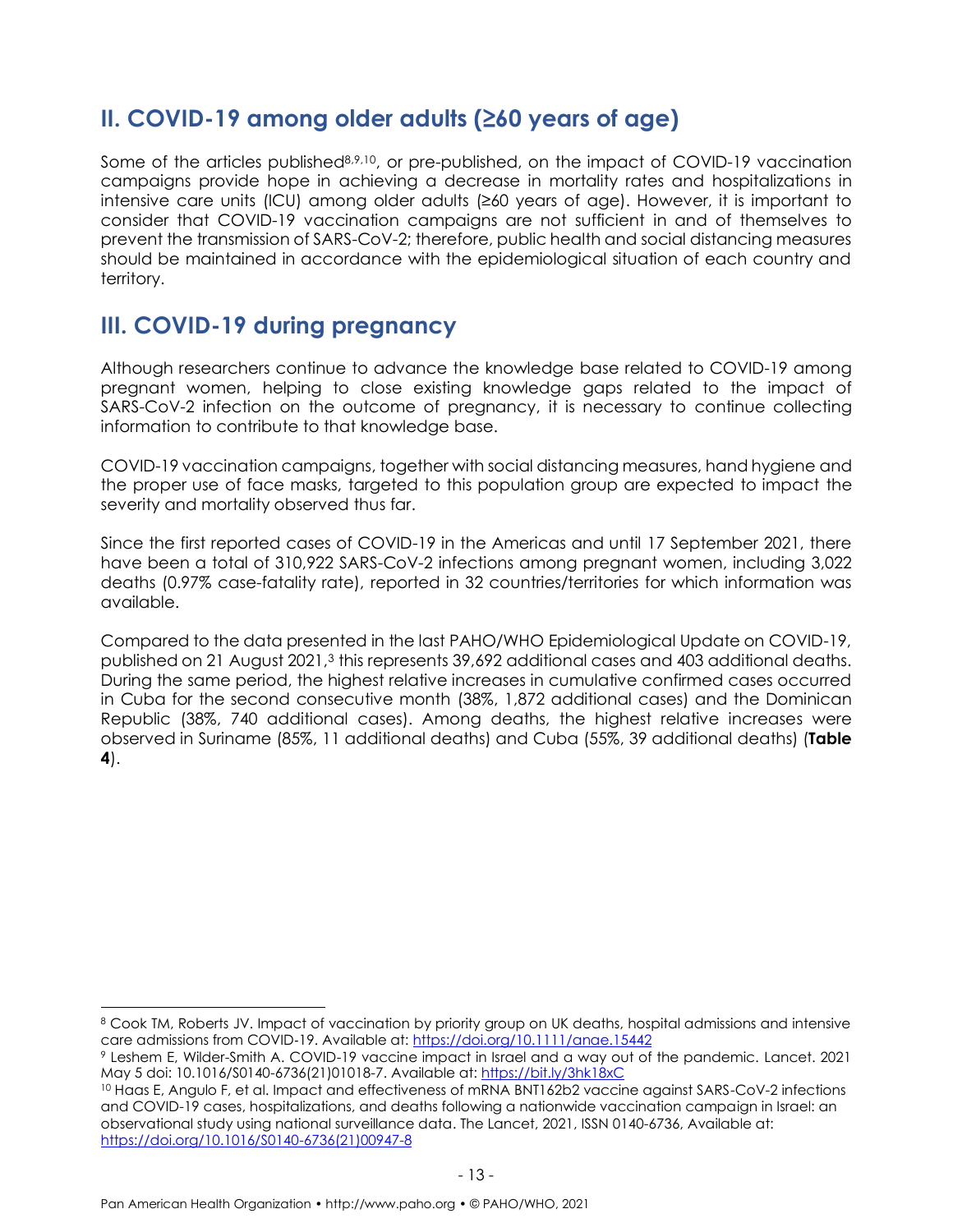**Table 4.** SARS-CoV-2 infections and deaths among pregnant women, by country/territory. Region of the Americas. January 2020 to 17 September 2021\*.

| Country                       | Number of pregnant<br>women positive for<br>SARS-CoV-2 | <b>Number of deaths</b><br>among pregnant<br>women positive for<br>SARS-CoV-2 | Case-<br>fatality rate<br>(%) |
|-------------------------------|--------------------------------------------------------|-------------------------------------------------------------------------------|-------------------------------|
| Anguilla                      | $\overline{2}$                                         | N/A                                                                           | N/A                           |
| Antigua and Barbuda**         | $\overline{4}$                                         | 0                                                                             | 0.00                          |
| Argentina                     | 21,871                                                 | 203                                                                           | 0.93                          |
| Bahamas**                     | 101                                                    | $\mathbf{1}$                                                                  | 0.99                          |
| <b>Bolivia</b>                | 3,405                                                  | 51                                                                            | 1.50                          |
| Belize**                      | 315                                                    | $\overline{2}$                                                                | 0.63                          |
| Bermuda**                     | 11                                                     | 0                                                                             | 0.00                          |
| Brazil <sup>#</sup>           | 14,632                                                 | 1,260                                                                         | 8.61                          |
| <b>British Virgin Islands</b> | 3                                                      | N/A                                                                           | N/A                           |
| Canada                        | 7,244                                                  | 3                                                                             | 0.04                          |
| Cayman Islands                | 9                                                      | 0                                                                             | 0.00                          |
| Chile                         | 15,830                                                 | 16                                                                            | 0.10                          |
| Colombia                      | 17,139                                                 | 179                                                                           | 1.04                          |
| Costa Rica                    | 1,131                                                  | 9                                                                             | 0.80                          |
| Cuba                          | 4,939                                                  | 71                                                                            | 1.44                          |
| Dominican Republic            | 1,935                                                  | 81                                                                            | 4.19                          |
| Ecuador**                     | 10,207                                                 | 48                                                                            | 0.47                          |
| El Salvador                   | 564                                                    | 15                                                                            | 2.66                          |
| Guatemala                     | 1,556                                                  | 10                                                                            | 0.64                          |
| Guyana                        | 13                                                     | N/A                                                                           | N/A                           |
| Haiti**                       | 79                                                     | 4                                                                             | 5.06                          |
| Honduras**                    | 818                                                    | 56                                                                            | 6.85                          |
| Mexico <sup>&amp;</sup>       | 27,264                                                 | 538                                                                           | 1.97                          |
| Panama &                      | 2,406                                                  | 14                                                                            | 0.58                          |
| Paraguay &                    | 2,109                                                  | 85                                                                            | 4.03                          |
| Peru &                        | 54,175                                                 | 181                                                                           | 0.33                          |
| Saint Kitts and Nevis         | 15                                                     | $\mathbf 0$                                                                   | 0.00                          |
| Saint Lucia**                 | 29                                                     | 0                                                                             | 0.00                          |
| Suriname                      | 520                                                    | 13                                                                            | 2.50                          |
| United States of America      | 120,459                                                | 155                                                                           | 0.13                          |
| Uruguay                       | 1,460                                                  | 12                                                                            | 0.82                          |
| Venezuela                     | 677                                                    | 15                                                                            | 2.22                          |
| Total                         | 310,922                                                | 3,022                                                                         | 0.97                          |

#### **Note**:

N/A: Data not available.

& Corresponds to pregnant and postpartum women

<sup>≠</sup> The information presented for Brazil corresponds data extracted from the Influenza Epidemiological Surveillance Information System (SIVEP-Gripe).

\* 17 September 2021 corresponds to the date of the most recent report received by PAHO/WHO; there may be differences in the dates that each country provided the last report to PAHO/WHO or published the report. Preliminary data subject to change based on retrospective investigation.

\*\* No update since the 21 August 2021 PAHO/WHO Epidemiological Update on COVID-19<sup>3</sup>

**Source**: Latin American Center for Perinatology/Women's Health and Reproductive Health (CLAP/SMR) and information shared with PAHO/WHO by IHR National Focal Points (NFPs) or published on the websites of the Ministries of Health, health agencies, or similar and reproduced by PAHO/WHO.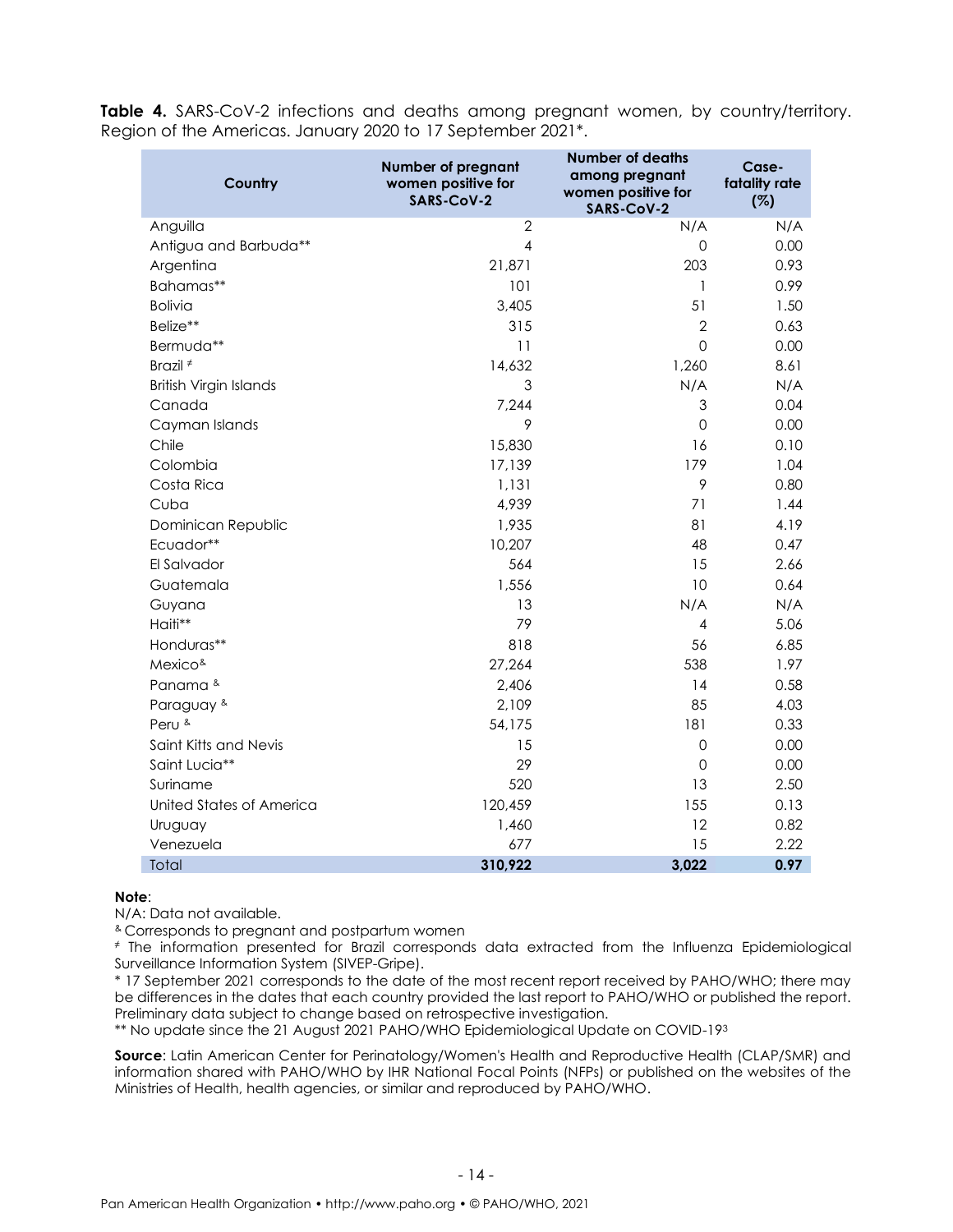According to data obtained from 24 countries in 2021, compared to the data reported in 2020, an increase in both the number of cases and deaths among pregnant women positive for SARS-CoV-2 has been reported (**Table 5**). An increase has been observed from January through September 2021 and, for most countries, the numbers of cases and deaths reported this year have exceeded the numbers reported for all of 2020. Additionally, most countries have reported a higher maternal mortality ratio (MMR) in the current year.

|                             | <b>Year 2020</b>                                             |                                                                                 |      | January - September 2021                                     |                                                                                 |        |  |
|-----------------------------|--------------------------------------------------------------|---------------------------------------------------------------------------------|------|--------------------------------------------------------------|---------------------------------------------------------------------------------|--------|--|
| Country                     | Number of<br>pregnant<br>women<br>positive for<br>SARS-CoV-2 | Number of<br>deaths<br>among<br>pregnant<br>women<br>positive for<br>SARS-CoV-2 | MMR* | Number of<br>pregnant<br>women<br>positive for<br>SARS-CoV-2 | Number of<br>deaths<br>among<br>pregnant<br>women<br>positive for<br>SARS-CoV-2 | $MMR*$ |  |
| Argentina&                  | 8,984                                                        | 41                                                                              | 5.5  | 12,887                                                       | 162                                                                             | 21.6   |  |
| <b>Belize</b>               | 181                                                          | $\overline{2}$                                                                  | 24.8 | 131                                                          | $\overline{O}$                                                                  | 0.0    |  |
| <b>Bolivia</b>              | 963                                                          | 31                                                                              | 12.5 | 2,300                                                        | N/A                                                                             | N/A    |  |
| <b>Brazil</b>               | 5,462                                                        | 256                                                                             | 9.0  | 9,170                                                        | 1004                                                                            | 35.6   |  |
| Canada                      | 2,917                                                        | 1                                                                               | 0.3  | 4,327                                                        | $\overline{2}$                                                                  | 0.5    |  |
| Chile                       | 6,610                                                        | $\overline{2}$                                                                  | 1.0  | 9,220                                                        | 14                                                                              | 12.1   |  |
| Colombia                    | 7,974                                                        | 56                                                                              | 7.6  | 9,165                                                        | 123                                                                             | 25.2   |  |
| Costa Rica                  | 335                                                          | 3                                                                               | 4.4  | 796                                                          | 6                                                                               | N/A    |  |
| Cuba                        | 180                                                          | $\mathbf 0$                                                                     | 0.0  | 4,759                                                        | 71                                                                              | 101.4  |  |
| Dominican<br>Republic       | 707                                                          | 36                                                                              | 22.1 | 1,228                                                        | 45                                                                              | 42.5   |  |
| Ecuador                     | 6,116                                                        | 25                                                                              | 7.4  | 4,091                                                        | 23                                                                              | 6.8    |  |
| El Salvador                 | 272                                                          | 10                                                                              | 9.0  | 292                                                          | 5                                                                               | 4.5    |  |
| Guatemala                   | 652                                                          | 8                                                                               | 1.9  | 904                                                          | $\overline{2}$                                                                  | 0.5    |  |
| Haiti                       | 76                                                           | 4                                                                               | 1.5  | 3                                                            | $\mathbf 0$                                                                     | 0.0    |  |
| Honduras                    | 508                                                          | 15                                                                              | 7.2  | 310                                                          | 41                                                                              | 19.6   |  |
| Mexico <sup>&amp;</sup>     | 10,568                                                       | 205                                                                             | 9.4  | 16,696                                                       | 333                                                                             | 15.3   |  |
| Panama <sup>&amp;</sup>     | 1,852                                                        | 4                                                                               | 5.0  | 561                                                          | $\mathfrak{S}$                                                                  | 3.8    |  |
| Paraguay <sup>&amp;</sup>   | 599                                                          | 1                                                                               | 0.7  | 1,289                                                        | 55                                                                              | 38.4   |  |
| Peru                        | 40,818                                                       | 81                                                                              | 14.3 | 13,357                                                       | 100                                                                             | 17.6   |  |
| Saint Lucia                 | 5                                                            | $\mathbf 0$                                                                     | 0.00 | 24                                                           | $\mathbf 0$                                                                     | 0.0    |  |
| Suriname <sup>&amp;</sup>   | 184                                                          | $\overline{2}$                                                                  | 18.9 | 336                                                          | 11                                                                              | 104.4  |  |
| United States of<br>America | 68,459                                                       | 80                                                                              | 2.0  | 52,000                                                       | 75                                                                              | 1.9    |  |
| Uruguay                     | 106                                                          | $\mathsf{O}\xspace$                                                             | 0.0  | 1232                                                         | 9                                                                               | 51.3   |  |
| Venezuela                   | 338                                                          | 9                                                                               | 1.5  | 339                                                          | 6                                                                               | 1.0    |  |

**Table 5.** Select COVID-19 indicators during pregnancy in countries of the Americas. 2020 and 2021 (January to September 2021).

**Note:** & Corresponds to pregnant and postpartum women

\* MMR Maternal mortality ratio, calculated using deaths among pregnant women (in some instances, including postpartum deaths) positive to SARS-CoV-2. Per 100,000 live new births.

N/A: Data not available

**Source:** Latin American Center for Perinatology/Women's Health and Reproductive Health (CLAP/SMR) and information shared with PAHO/WHO by IHR National Focal Points (NFPs) or published on the websites of the Ministries of Health, health agencies, or similar and reproduced by PAHO/WHO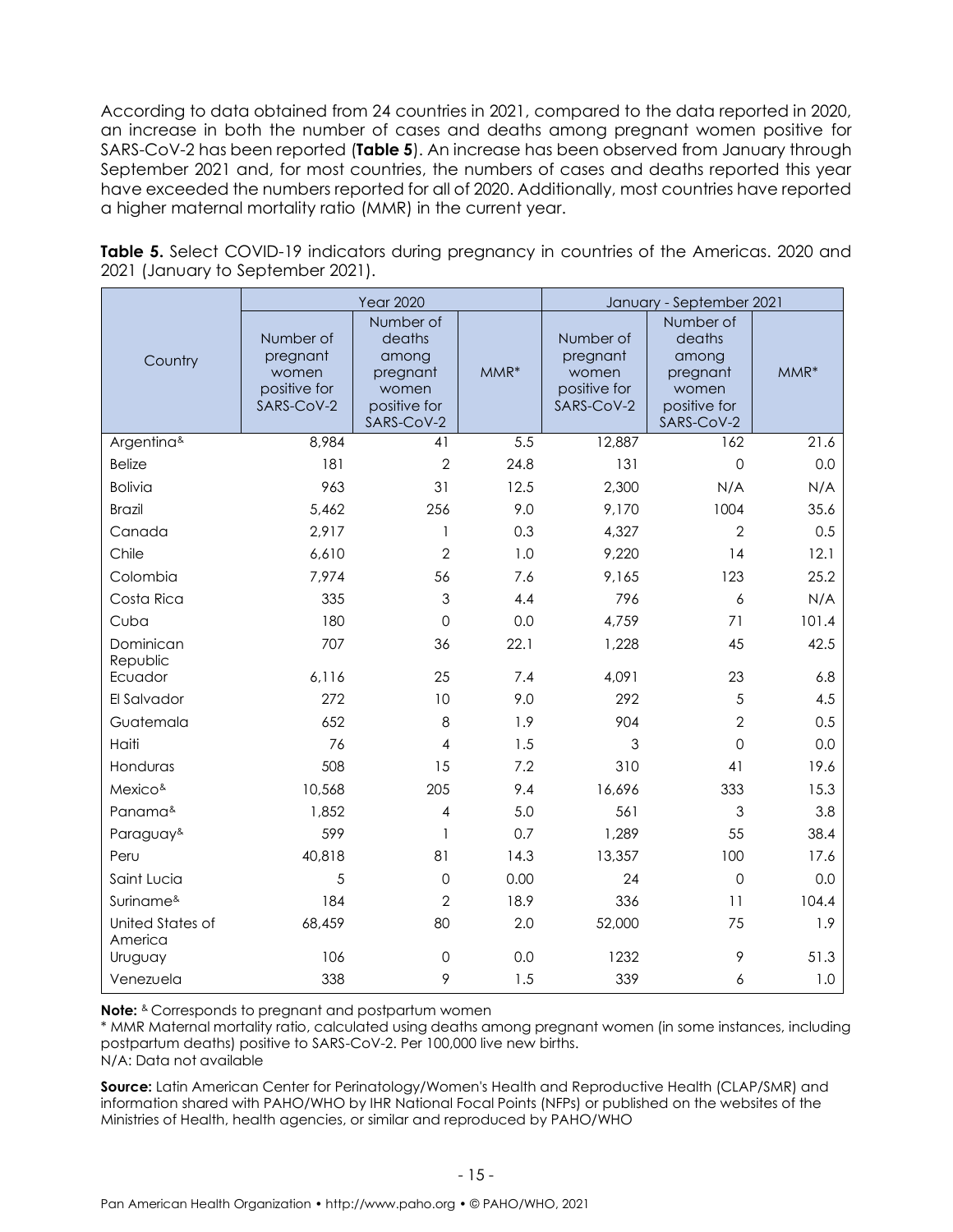### <span id="page-15-0"></span>**IV. COVID-19 among indigenous populations**

Since January 2020 and until 17 September 2021, there have been 633, 888 confirmed cases of COVID-19, including 15, 752 deaths, reported among indigenous populations in 18 countries in the Region of the Americas for which information was available (**Table 7**). Compared to the data in the last PAHO/WHO Epidemiological Update on COVID-19, published on 21 August 2021, <sup>3</sup> this represents 29,624 additional cases, and 725 additional deaths. In comparison with the previous PAHO/WHO Epidemiological Update, the largest relative increases <sup>11</sup> in cases were observed in Guatemala with 33% (9 365 additional cases) and Mexico (29%, 8 694 additional cases) while the largest relative increases in deaths were observed in Paraguay with 23% (17 additional deaths) and Suriname (18%, 11 additional deaths).

**Country Number of COVID-19 confirmed cases Number of deaths** Argentina 3,127 111 Belize\*\*  $2,093$   $45$ Bolivia 30,603 575 Brazil 807 Canada 38,263 408 Chile 67,678 1,258 Colombia 70,069 2,035 Costa Rica 2,460 35 Ecuador 5,832 216 Guatemala 28,289 676 Guyana\*\* 95 6 Mexico 29,740 3,715 Panama 123 Paraguay 583 73 Peru 682 Suriname 60 United States of America\*\* 259,884 259,884 Venezuela 1,530 67 **Total 633,888 15,752**

**Table 7.** Cumulative number of confirmed cases and deaths of COVID-19 among indigenous populations in the Region of the Americas. January 2020 to 17 September 2021\*.

#### **Note**:

\* 17 September 2021 corresponds to the date of the most recent report received by PAHO/WHO; there may be differences in the dates that each country provided the last report to PAHO/WHO or published the report. Preliminary data subject to change based on retrospective investigation.

\*\* No update since the 21 August 2021 PAHO/WHO Epidemiological Update on COVID-19. 3

**Source**: Data provided by the International Health Regulations (IHR) National Focal Points (NFPs) or published by the Ministries of Health, Institutes of Health, indigenous organizations, or similar and reproduced by PAHO/WHO.

<sup>&</sup>lt;sup>11</sup> Relative increases may be a result of delayed notification.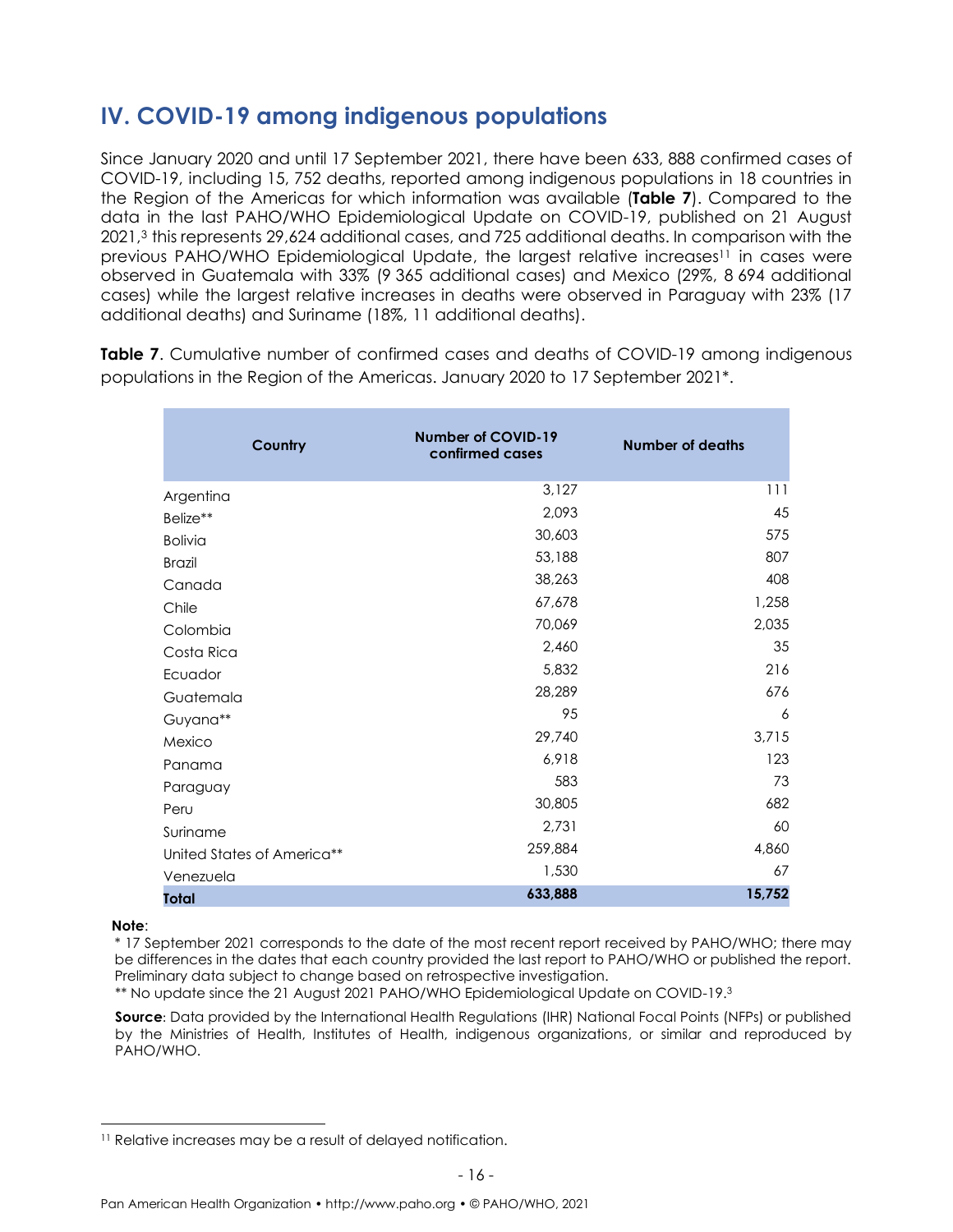#### <span id="page-16-0"></span>**V. COVID-19 among populations under 20 years of age**

Since the beginning of the pandemic, it has been apparent that children and adolescents, compared to other age groups, have a lower risk of illness and death from COVID-19. Additionally, it has been recognized that children and adolescents are being particularly affected by the measures taken to control the transmission of the virus. These indirect effects include the negative consequences of school closures, restrictions on the movement of people which limit opportunities for play and relationships with family and friends, the loss of work and income that also affect the mental health of caregivers and consequently the relationships between children and their caregivers, and the disruption of health and social protection services, among others.<sup>12</sup>

The evidence available to date suggests that children and adolescents are less susceptible to SARS-CoV-2 infection and transmit the virus less frequently than adults. When they do acquire infection, they are generally asymptomatic but, when they do get sick, they usually have mild illness with symptoms like other common illnesses at these ages. Within the 0-19 age group, studies suggest that susceptibility and transmission are lower among children under 5 years of age than among older children and adolescents.<sup>13,14,15,16,17</sup>

Although further evidence is required, some studies suggest that children, as in the case of adults, may present long lasting symptoms related to SARS-CoV-2 infection.18,19 Findings from a prospective cohort study involving children aged 5 to 17-years-old in the United Kingdom showed that while disease is usually short and with low burden in children, a small proportion (<2%) presented with long-term illness after infection by SARS-CoV-2.<sup>20</sup>

The following is a brief analysis on the **evolution of COVID-19 cases and deaths among minors in the Region of the Americas** since the onset of the pandemic, according to data available.

175(2), 143-156. DOI:<https://doi.org/10.1001/jamapediatrics.2020.4573>

<sup>12</sup> UN Sustainable Development Group. Policy Brief: The Impact of COVID-19 on children. April 2020. Available at:<https://bit.ly/38r1JbH>

<sup>&</sup>lt;sup>13</sup> Gaythorpe, K. A., Bhatia, S., Mangal, T., et al. Children's role in the COVID-19 pandemic: a systematic review of early surveillance data on susceptibility, severity, and transmissibility. Imperial College London. 3–26. DOI: <https://doi.org/10.25561/84220>

<sup>14</sup> Viner, R. M., Mytton, O. T., Bonell, C., et al. Susceptibility to SARS-CoV-2 Infection among Children and Adolescents Compared with Adults: A Systematic Review and Meta-Analysis. JAMA Pediatrics,

<sup>&</sup>lt;sup>15</sup> Viner, R. M., Russell, S., Saulle, R., et al. Impacts of school closures on physical and mental health of children and young people: a systematic review.

MedRxiv, 2021.02.10.21251526.<https://doi.org/10.1101/2021.02.10.21251526>

<sup>&</sup>lt;sup>16</sup> Davies, N.G., Klepac, P., Liu, Y. et al. Age-dependent effects in the transmission and control of COVID-19 epidemics. Nat Med 26, 1205–1211 (2020). DOI:<https://doi.org/10.1038/s41591-020-0962-9>

<sup>17</sup> Leidman E, Duca LM, Omura JD, Proia K, Stephens JW, Sauber-Schatz EK. COVID-19 Trends Among Persons Aged 0–24 Years — United States, March 1–December 12, 2020. MMWR Morb Mortal Wkly Rep 2021; 70:88–94. DOI:<http://dx.doi.org/10.15585/mmwr.mm7003e1>

<sup>18</sup> Buonsenso D, Munblit D, De Rose C, et al. Preliminary evidence on long COVID in children. Acta Paediatr. 2021;110(7):2208-2211. DOI: <https://doi.org/10.1111/apa.15870>

<sup>19</sup> Brackel, L.H., Lap, C.R., Buddingh, E.P. et al. Pedatric long-COVID: An overlooked phenomenon? Pediatric Pulmonology, 2021(56); 2495-2502. DOI[: https://doi.org/10.1111/apa.15870](https://doi.org/10.1111/apa.15870)

<sup>20</sup> Molteni, E., Sudre, C.H., Canas, L.S., et al. Illness duration and symptom profile in symptomatic UK schoolaged children tested for SARS-CoV-2. The Lancet Child & Adolescent Health, 2021. DOI: [https://doi.org/10.1016/S2352-4642\(21\)00198-X.](https://doi.org/10.1016/S2352-4642(21)00198-X)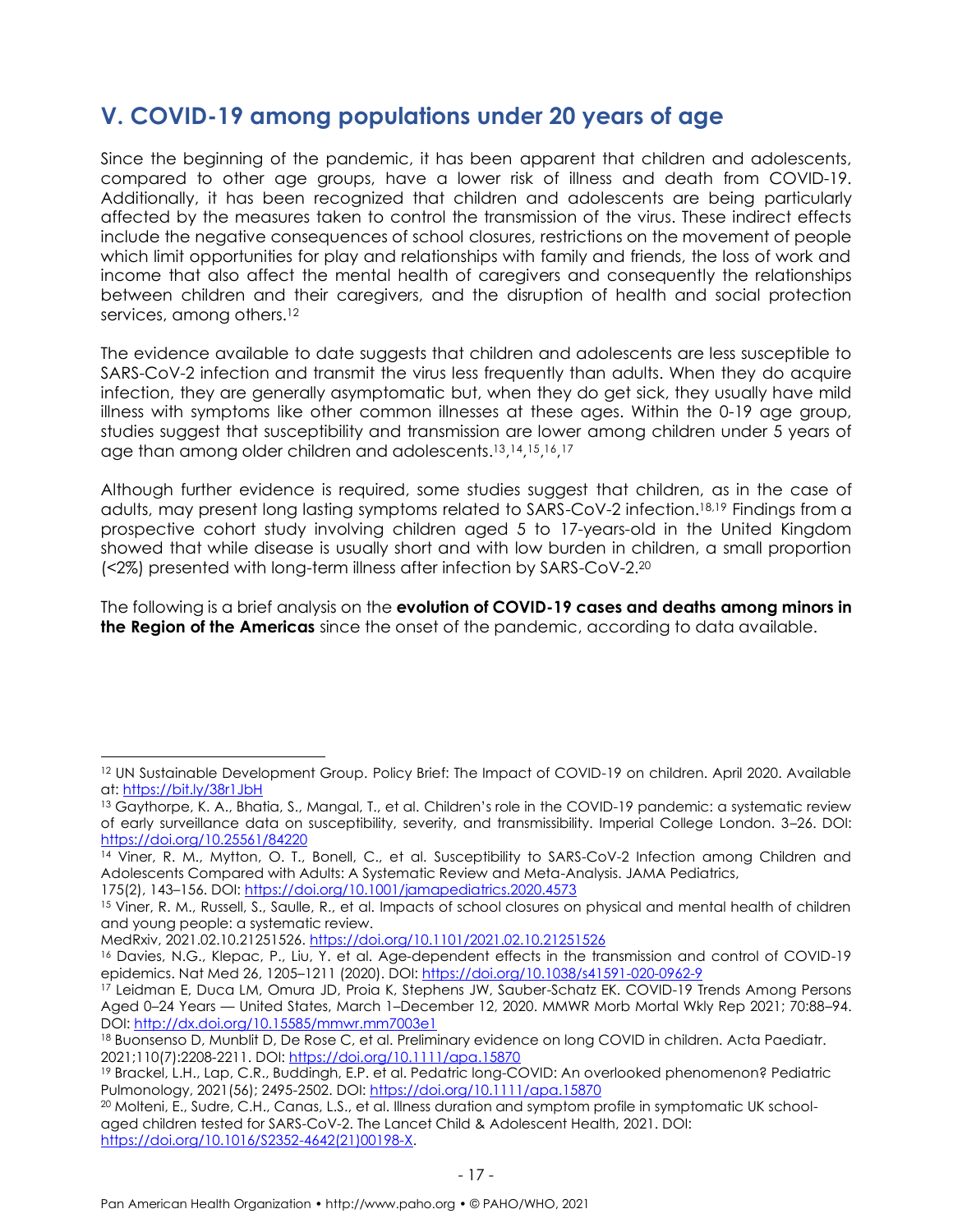As seen in the graph below, COVID-19 cases trends have been disaggregated per age brackets (**Figure 4**). The transmission level of cases and deaths among children <5 years old and 5–14 years old has remained at the lowest rates compared to other age-groups across all subregions in the Region of the Americas.

**Figure 4.** COVID-19 incidence rate (per 1,000 population) by age group, by subregion in the Region of the Americas. 2020-2021.



**Source:** Data provided by the IHR National Focal Points (NFPs) and reproduced by PAHO/WHO.

In the table below, cases and deaths per age group for the Region of the Americas is presented (**Table 8**).

**Table 8.** Cumulative cases and percentage of COVID-19 cases and deaths by age group in the Region of the Americas. 2020 (May-December) and 2021 (Jan-Aug).

|                      | Case       | Case       | % Case | % Case | Deaths  | Deaths  | % Deaths | % Deaths |
|----------------------|------------|------------|--------|--------|---------|---------|----------|----------|
| Age-Group            | 2020       | 2021       | 2020   | 2021   | 2020    | 2021    | 2020     | 2021     |
| 0-4yrs               | 196,352    | 213,635    | 1.5%   | 1.32%  | 951     | 468     | 0.20%    | 0.13%    |
| 5-9yrs               | 204.251    | 266.724    | 1.5%   | 1.65%  | 217     | 133     | 0.05%    | 0.04%    |
| 10-14yrs             | 262.634    | 430.673    | 2.0%   | 2.66%  | 301     | 174     | 0.06%    | 0.05%    |
| 15-19 <sub>vrs</sub> | 495.322    | 848.271    | 3.7%   | 5.25%  | 737     | 509     | 0.16%    | 0.15%    |
| Adults               | 12,198,380 | 14,404,398 | 91.3%  | 89.12% | 467,069 | 345,803 | 99.53%   | 99.63%   |

**Source:** Data provided by the IHR National Focal Points (NFPs) and reproduced by PAHO/WHO.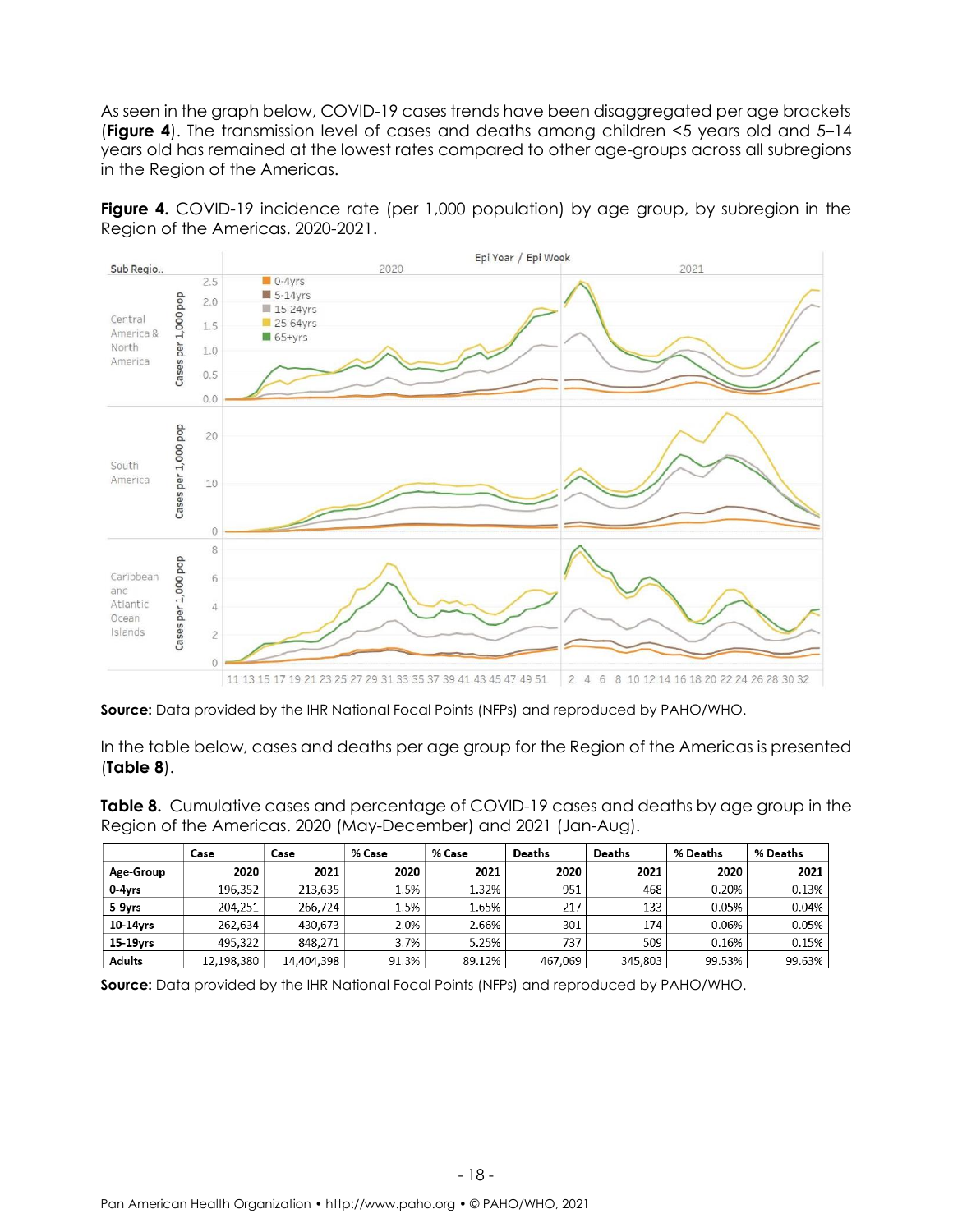In terms of percentage deaths, rates have remained lower for all age ranges in 2021 compared to 2020. Regarding the percentage of cases, except for the age bracket of 0 to 4 years old, the other ranges present a slight increase in percentage. However, interpretation of the data needs to be done carefully given that the months included in 2020 and in 2021 differ in this analysis, and that: 1) testing availability and access in 2020 was significantly lower than in 2021, 2) there has been strict school closures implemented across the Region during most of 2020 and half of 2021, thus reducing children's exposure, 3) vaccination rates among adults has increased over time although with notable differences between countries, 4) in the northern hemisphere from June to late August was the summer holiday season which is generally associated with family vacation movements and children summer camps, and 5) since September 2021 in-person schooling has been reinstated in some northern hemisphere countries.

#### <span id="page-18-0"></span>**Multisystem inflammatory syndrome in children and adolescents (MIS-C) temporally related to COVID-19**

Globally, various reports and scientific publications, have described groups of children and adolescents requiring admission to intensive care units (ICU) due to a multisystem inflammatory condition with some features similar to those of Kawasaki disease and toxic shock syndrome. Based on the available evidence, WHO has provided the case definition of this syndrome, called multisystem inflammatory syndrome in children and adolescents (MIS-C) temporally related to COVID-19, available at: [https://bit.ly/2RBZzgr.](https://bit.ly/2RBZzgr)

Although MIS-C is considered a rare event, these cases present important challenges for health systems, and can lead to severe clinical presentations and even death.

In the Region of the Americas, PAHO/WHO began active surveillance of MIS-C cases in June 2020, inviting Member States to share a minimum set of epidemiological variables allowing for the characterization of MIS-C in the Region.

Between mid-May 2020 and 17 September 2021, a cumulative total of 7,547 confirmed cases of MISC temporally related to COVID-19, including 153 deaths (case-fatality rate 2.03%), have been reported in 24 countries/territories of the Region of the Americas (**Table 9**). During this same period, 21 countries and territories have officially reported to PAHO/WHO that they have not detected cases of MIS-C.

Since the last PAHO/WHO Epidemiological Update on COVID-19, published on 21 August 2021<sup>3</sup> and until 17 September 2021, there were 517 additional confirmed cases reported and 15 additional deaths.

As the numbers of cases of MIS-C increase, it is important that each country/territory characterizes the cases<sup>21</sup> to better understand the clinical presentation, severity, treatment, and clinical outcomes.

<sup>21</sup> Case notification form available at[: https://bit.ly/3jlbGvw.](https://bit.ly/3jlbGvw)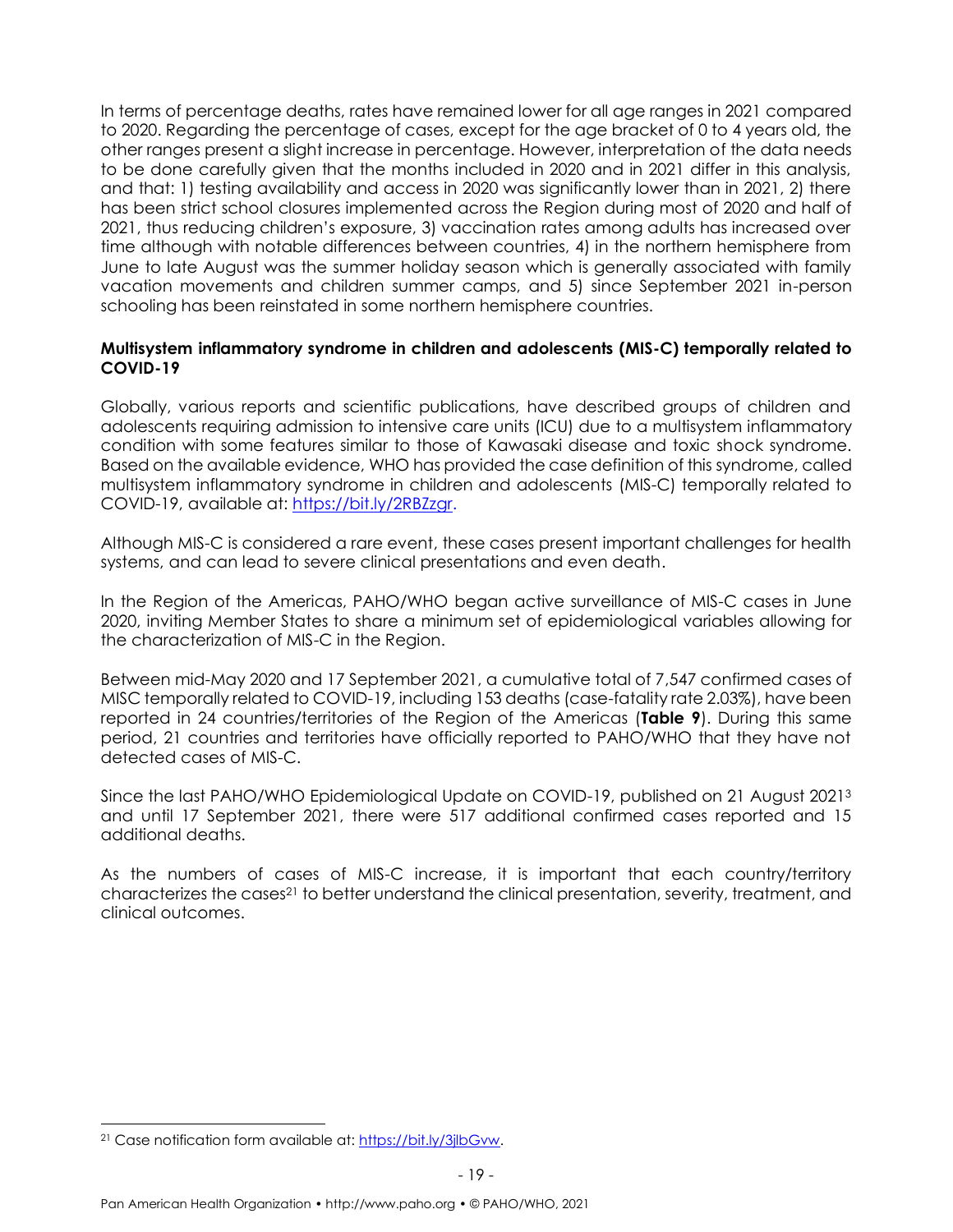**Table 9.** Distribution of cumulative confirmed cases and deaths of multisystem inflammatory syndrome in children and adolescents (MIS-C) temporally related to COVID-19 in the Region of the Americas, by country/territory. May 2020 to 17 September 2021\*.

| Country/Territory    | Number of<br><b>Confirmed Cases</b> | Number of<br><b>Confirmed Deaths</b> |
|----------------------|-------------------------------------|--------------------------------------|
| Argentina            | 211                                 | 1                                    |
| <b>Barbados</b>      | $\overline{2}$                      | 1                                    |
| <b>Bolivia</b>       | 1                                   | 1                                    |
| <b>Brazil</b>        | 1,269                               | 80                                   |
| Canada               | 136                                 | 0                                    |
| Chile                | 382                                 | 5                                    |
| Colombia             | 10                                  | 5                                    |
| Costa Rica           | 42                                  | 0                                    |
| Cuba                 | 3                                   | 0                                    |
| Dominican Republic   | 137                                 | 6                                    |
| Ecuador              | 27                                  | 0                                    |
| El Salvador          | 30                                  | 0                                    |
| French Guiana        | 1                                   | 0                                    |
| Guadeloupe           | 6                                   | 0                                    |
| Guatemala            | $\overline{2}$                      | 0                                    |
| Honduras             | 3                                   | 0                                    |
| Martinique           | 3                                   | 0                                    |
| Panama               | 81                                  | $\overline{2}$                       |
| Paraguay             | 133                                 | 8                                    |
| Peru                 | 16                                  | 0                                    |
| Puerto Rico          | $\ast$                              | $\ast$                               |
| Saint Martin         | $\overline{2}$                      | 0                                    |
| Trinidad and Tobago  | 29                                  | 0                                    |
| <b>United States</b> | 4,808                               | 44                                   |
| Uruguay              | 18                                  | 0                                    |
| Venezuela            | 195                                 | 0                                    |
| <b>Total</b>         | 7,547                               | 153                                  |

Notes: \*17 September 2021 corresponds to the date of the most recent report received by PAHO/WHO; there may be differences in the dates that each country provided the last report to PAHO/WHO or published the report. Preliminary data subject to change based on retrospective investigation.

According to the United States Centers for Disease Control and Prevention (US CDC) website, the data for the United States includes 52 US jurisdictions (including 49 states, New York City, Puerto Rico, and Washington, DC). Available at: <https://bit.ly/2SrKBOj>

**Sources:** Data provided by the International Health Regulations National Focal Points or published by the Ministries of Health, Institutes of Health, or similar health agencies and reproduced by PAHO/WHO.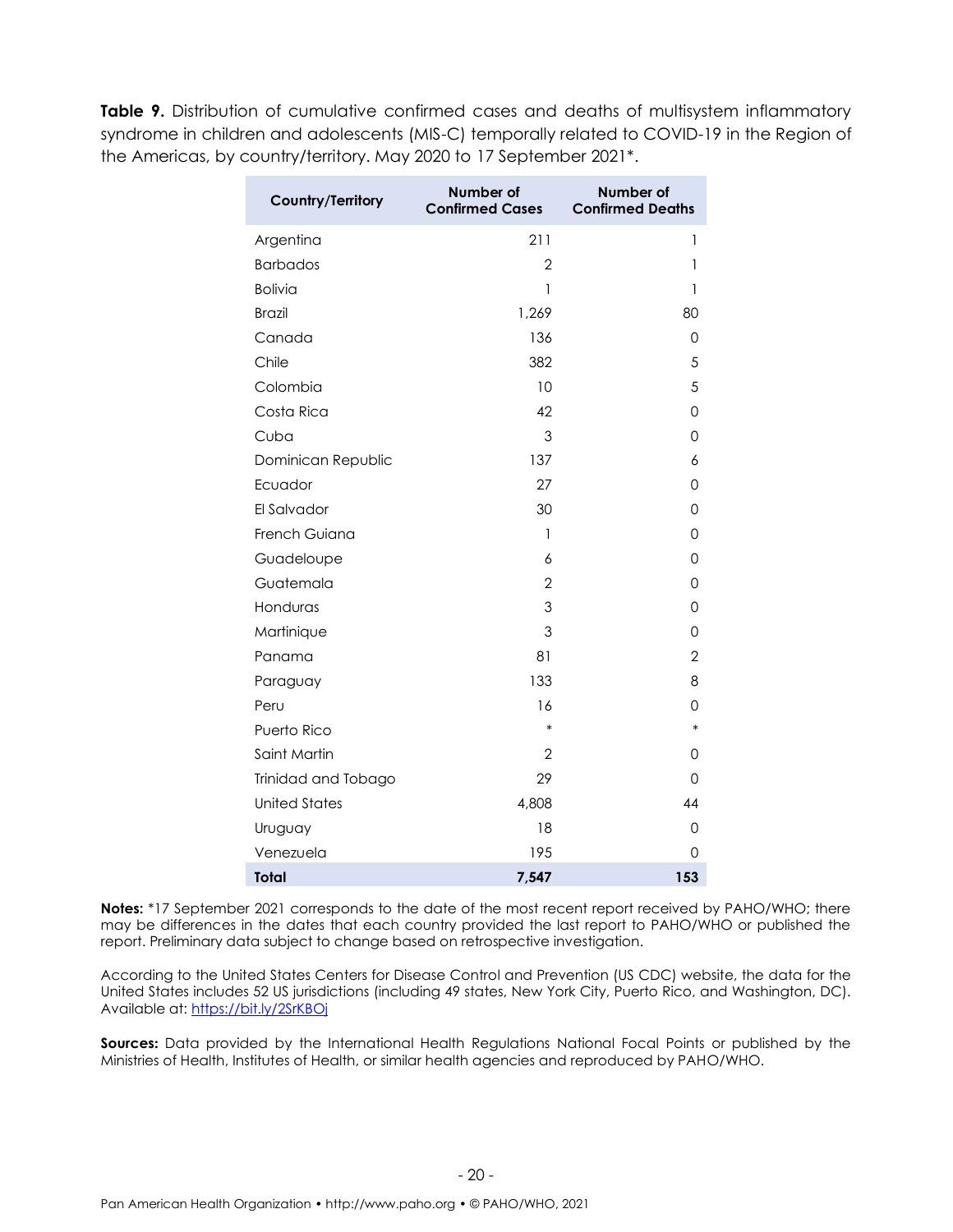The following is a brief description of the epidemiological situation of MIS-C in the Americas.

Of the total number of reported cases for which data on age and sex were available (n=7.078), the distribution of cases among age groups was 33% among 5 to 9 years, 30.4% among 0 to 4 years, 25.9% among 10 to 14 years, and 10.7% among 15 to 19 years (the United States of America includes 20-year-olds in this age group). Regarding the distribution by sex, 59.2% of the cases were male.

Among the 149 deaths for which data on age and sex were available, 33.6% were aged 0 to 4 years, 20.8% aged 5 to 9 years, 20.8% aged 10 to 14 years, and 24.8% aged 15 to 19 years. Regarding the distribution by sex, the gap between males and females is closer, with 52% of the deaths among males.

Among cases by age group, the distribution by sex generally aligns with the overall distribution by sex for the 0 to 4-year-olds (55% male, 45% female) and 5- to 9-year-olds (58% male, 42% female). However, the gap by sex is markedly pronounced among 10 to 14-year-olds (63% male, 37% female) and 15 to 19-year-olds (63% male, 37% female), with approximately two-thirds of cases occurring among males. (**Figure 9a**)

Regarding deaths by age group, the distribution by age aligns with the overall distribution by sex for the 15 to 19-year-olds (49% male, 51% female). Among the 0 to 4-year-olds (60% male, 40% female) and the 5 to 9-year-olds (61% male, 39% female) the proportion of males is greater and among the 10 to 14-year-olds (35% male, 65% female) the proportion of females to males is greater (**Figure 9b**). The potential factors contributing to these differs warrant further investigation and should continue to be monitored.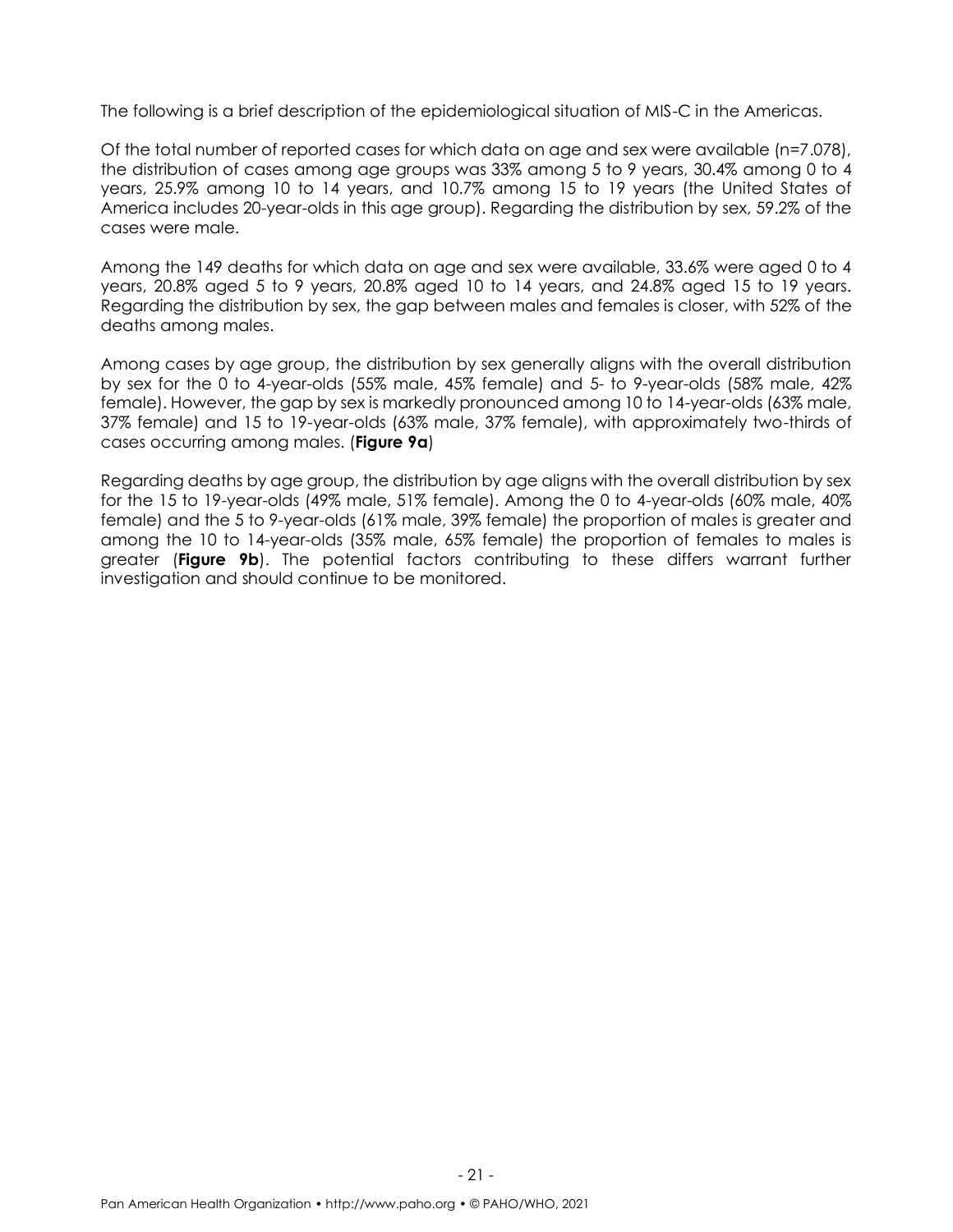Figure 9a-b. Percentage of confirmed cases and deaths of multisystem inflammatory syndrome among children and adolescents (MIS-C) temporally related to COVID-19 in the Region of the Americas, by age group and sex. May 2020 to 17 September 2021\*.



**Notes:** \*17 September 2021 corresponds to the date of the most recent report received by PAHO/WHO; there may be differences in the dates that each country provided the last report to PAHO/WHO or published the report. Preliminary data subject to change based on retrospective investigation.

According to the U.S. Centers for Disease Control and Prevention (CDC) website, data for the United States include 52 U.S. jurisdictions (including 49 states, New York City, Puerto Rico, and Washington, DC). Available at: <https://bit.ly/2SrKBOj>

**Sources:** Data provided by the International Health Regulations National Focal Points or published by the Ministries of Health, Institutes of Health, or similar health agencies and reproduced by PAHO/WHO.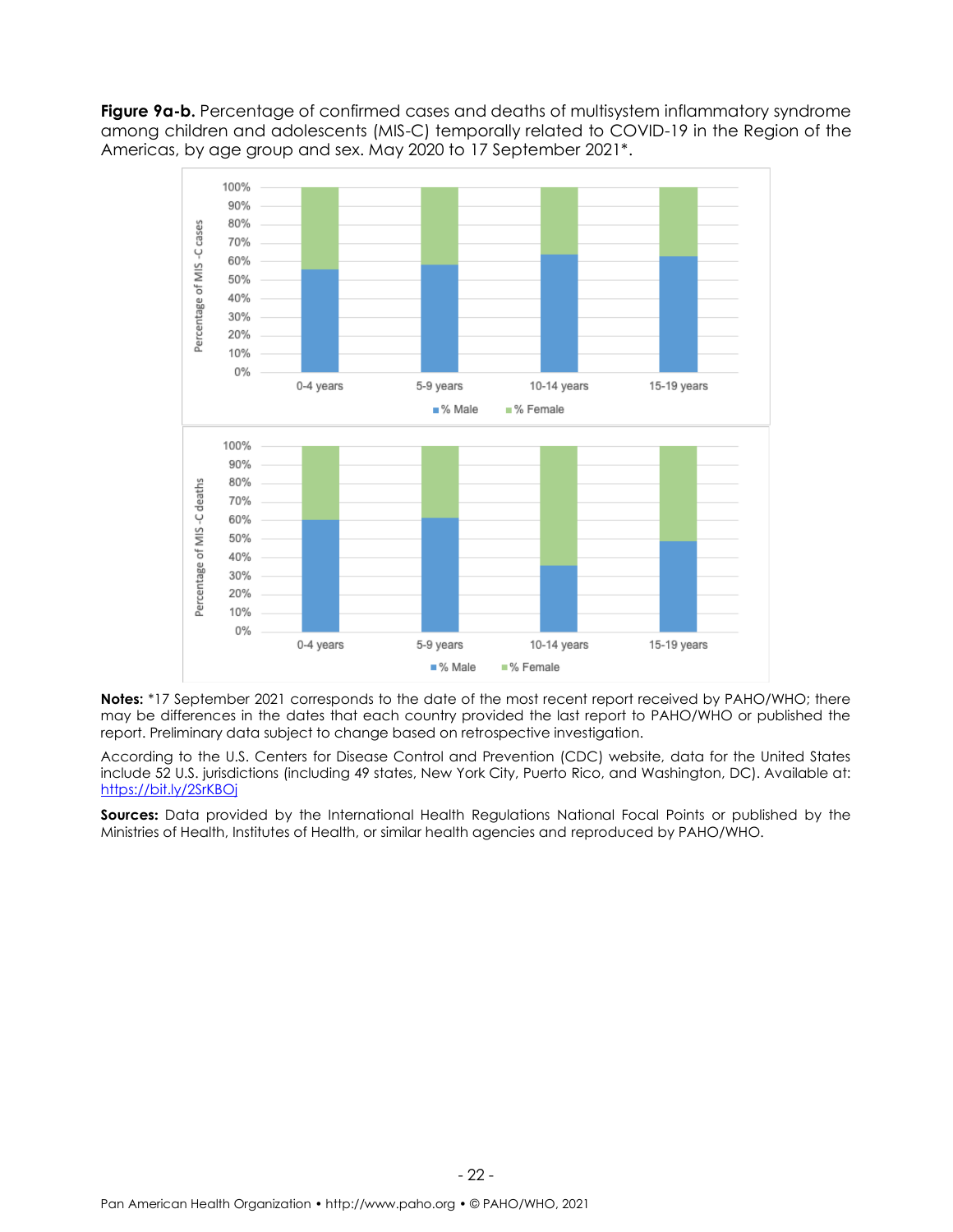#### <span id="page-22-0"></span>**VI. COVID-19 among health workers**

Since the first confirmed cases of COVID-19 were reported in the Region of the Americas and until 17 September 2021, at least 2,008,680 COVID-19 cases among health workers, including 11,052 deaths, have been reported according to the data made available by 40 countries and territories in the Americas (**Table 10**). This represents 216 468 additional cases and 750 additional deaths, since the last PAHO/WHO Epidemiological Update on COVID-19, published on 21 August 2021. <sup>3</sup> The total number of cases represents 13.4% of the estimated 15 million health workers in the Americas. 22

<sup>22</sup> PAHO/WHO. Weekly Press Briefing on COVID-19: Director's Opening Remarks, 12 May 2021. Available at: <https://bit.ly/3uEhbKC>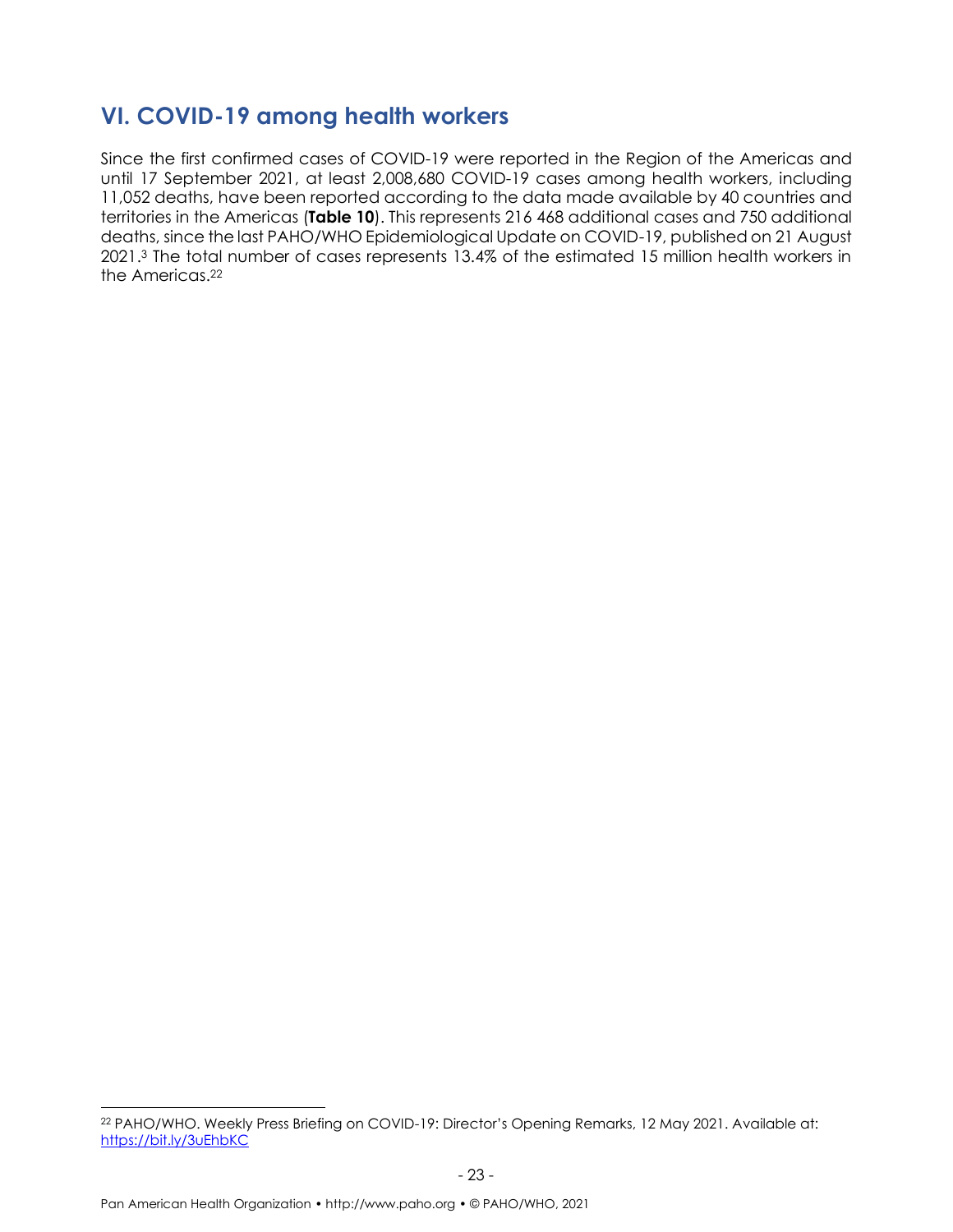|  | Table 10. Distribution of cumulative confirmed cases and deaths of COVID-19 among health |  |  |  |
|--|------------------------------------------------------------------------------------------|--|--|--|
|  | workers in the Region of the Americas. January 2020 to 17 September 2021*.               |  |  |  |

| <b>Country/Territory</b>         | <b>Number of confirmed</b><br>cases of COVID-19 | <b>Number of deaths</b> |
|----------------------------------|-------------------------------------------------|-------------------------|
| Anguilla                         | 10                                              | 0                       |
| Antigua and Barbuda**            | 44                                              | $\overline{2}$          |
| Argentina                        | 98,685                                          | 613                     |
| Aruba                            | 290                                             | 0                       |
| <b>Bahamas</b>                   | 955                                             | 13                      |
| Belize**                         | 340                                             | $\overline{2}$          |
| Bermuda**                        | 49                                              | $\mathbf 0$             |
| <b>Bolivia</b>                   | 28,418                                          | 456                     |
| <b>Bonaire</b>                   | 102                                             | 1                       |
| <b>Brazil</b>                    | 642,783                                         | 872                     |
| British Virgin Islands**         | 141                                             | $\mathbf 0$             |
| Canada                           | 106,425                                         | 62                      |
| Cayman Islands                   | 24                                              | $\mathbf 0$             |
| Chile                            | 64,681                                          | 134                     |
| Colombia                         | 66,561                                          | 327                     |
| Costa Rica                       | 8,558                                           | 48                      |
| Curaçao                          | 122                                             | 0                       |
| Ecuador                          | 12,262                                          | 121                     |
| El Salvador                      | 7,643                                           | 79                      |
| Dominica**                       | 1                                               | $\mathbf 0$             |
| Dominican Republic               | 2,097                                           | 39                      |
| Grenada                          | 14                                              | 0                       |
| Guatemala                        | 7,920                                           | 65                      |
| Haiti**                          | 808                                             | 1                       |
| Honduras**                       | 13,668                                          | 115                     |
| Jamaica**                        | 861                                             | 4                       |
| Mexico£                          | 274,493                                         | 4,392                   |
| Panama                           | 8,657                                           | 112                     |
| Paraguay                         | 17,448                                          | 182                     |
| Peru                             | 75,039                                          | 1,424                   |
| Saint Kitts and Nevis            | 34                                              | 0                       |
| Saint Lucia**                    | 160                                             | 0                       |
| Saint Vincent and the Grenadines | 31                                              | O                       |
| Sint Eustatius                   | 8                                               | 0                       |
| Sint Maarten                     | 61                                              | 0                       |
| Suriname                         | 1,722                                           | 3                       |
| <b>Turks and Caicos</b>          | 97                                              | 0                       |
| United States of America         | 553,103                                         | 1,759                   |
| Uruguay                          | 9,174                                           | 28                      |
| Venezuela                        | 5,191                                           | 198                     |
| <b>Total</b>                     | 2,008,680                                       | 11,052                  |

Notes: \* 17 September 2021 corresponds to the date of the most recent report received by PAHO/WHO; there may be differences in the dates that each country provided the last report to PAHO/WHO or published the report. Preliminary data subject to change based on retrospective investigation.

\*\* No update since the PAHO/WHO Epidemiological Update on COVID 19, published on 21 August 2021<sup>3</sup> £ The information Mexico presents corresponds to the occupation variable of the Epidemiological Surveillance System for Viral Respiratory Disease (SISVER). The analysis reflects cases reported performing a health-related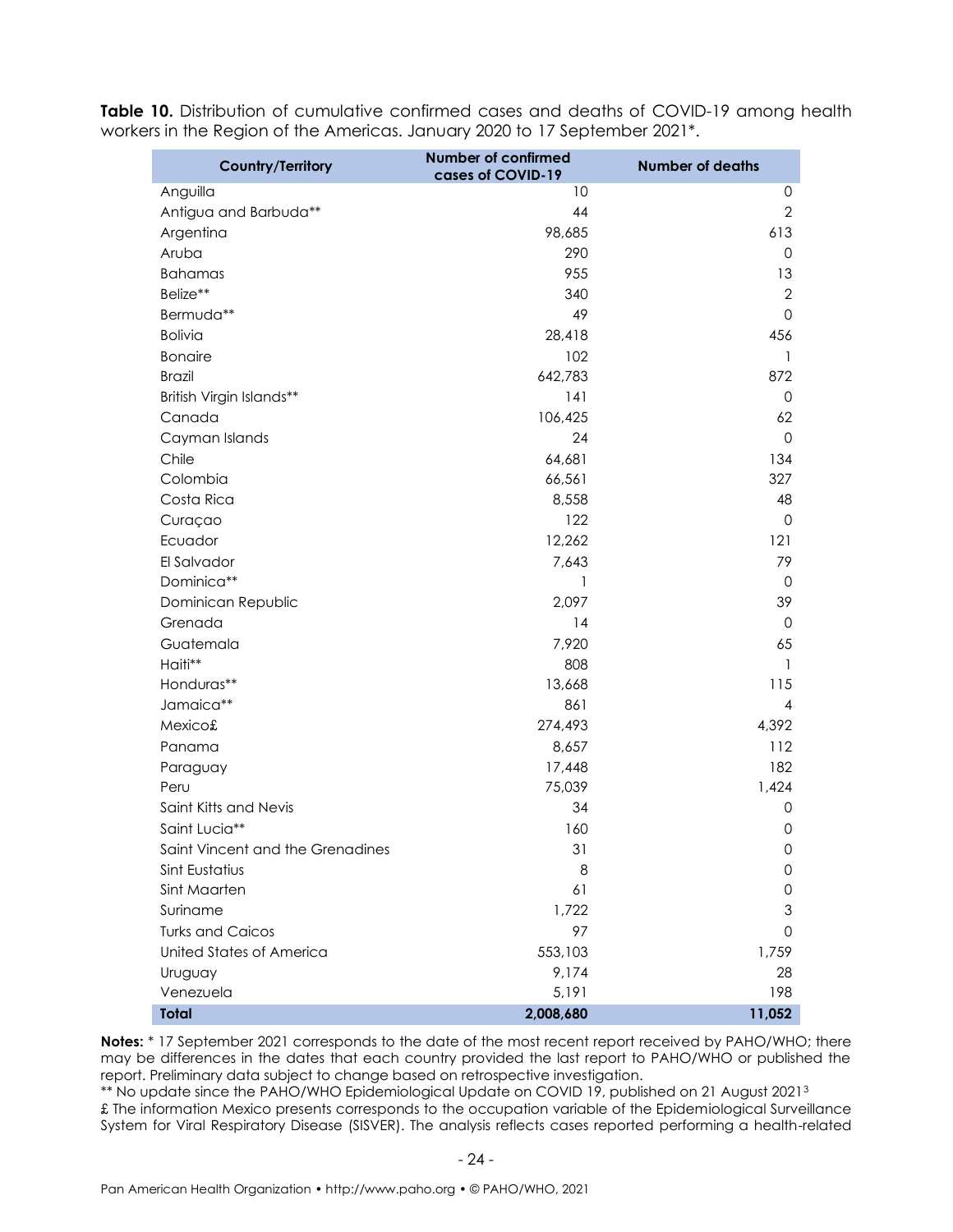occupation. It is important to clarify that the information collected in SISVER does not allow to identify if the contagion occurred in the workplace, at home or in the community; nor does it establish whether health personnel are currently working in a medical care unit.

**Source**: Data provided by the IHR National Focal Points (NFPs) or published by the Ministries of Health, Institutes of Health, or similar health agencies and reproduced by PAHO/WHO.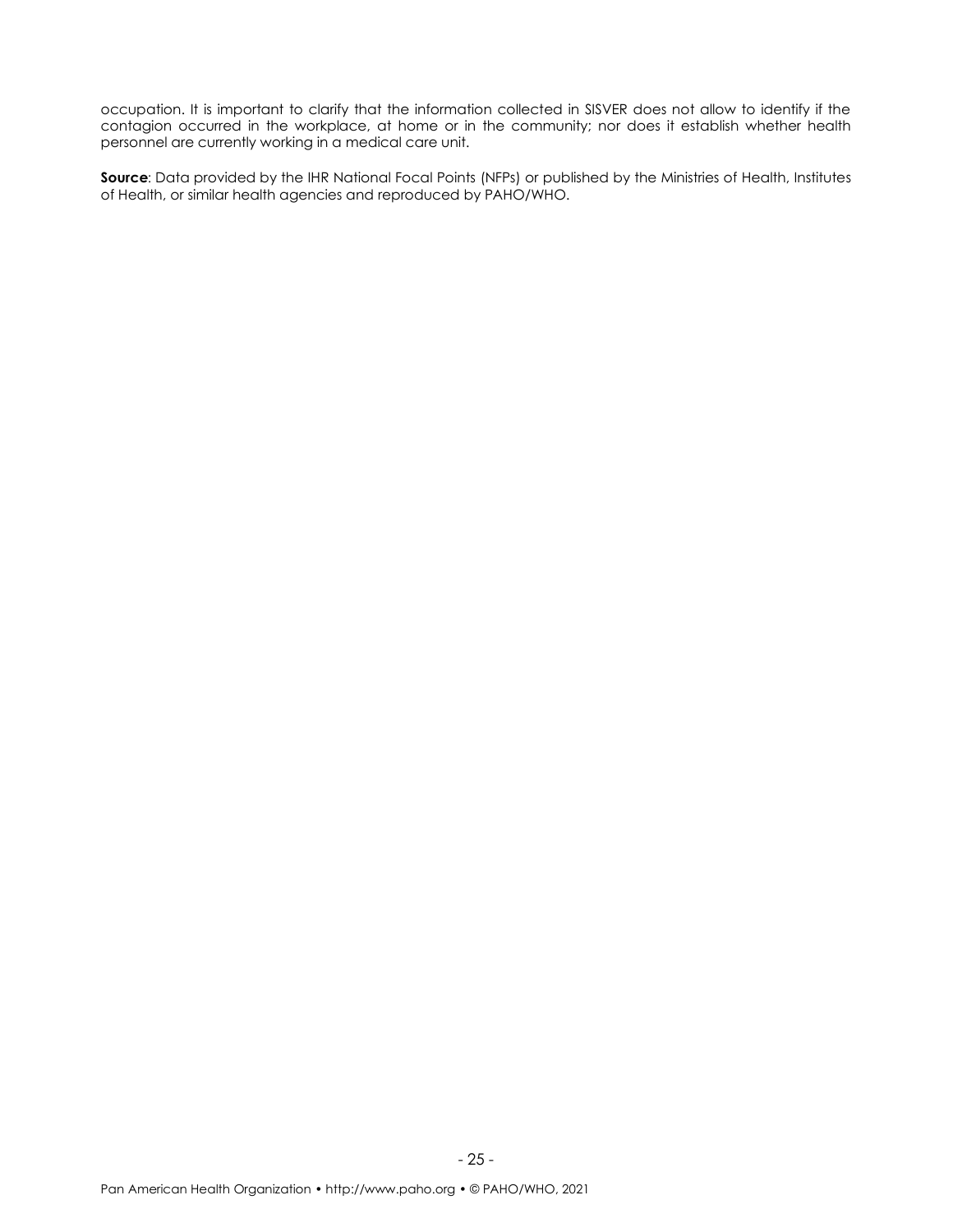### <span id="page-25-0"></span>**Guidance for national authorities**

PAHO/WHO continues to reiterate and update recommendations to support all Member States on management and protection measures for COVID-19 and reiterates the recommendations included in the PAHO/WHO Epidemiological Alerts and Updates on COVID-19 available at: [https://www.paho.org/en/epidemiological-alerts-and-updates.](https://www.paho.org/en/epidemiological-alerts-and-updates)

The following are guidance, scientific reports, and other resources published by PAHO/WHO and WHO.

| Surveillance, rapid response teams,       | <b>Clinical management</b>                 |  |  |  |
|-------------------------------------------|--------------------------------------------|--|--|--|
| and case investigation                    |                                            |  |  |  |
| WHO resources available at:               | WHO resources available at:                |  |  |  |
| https://bit.ly/30zjmCj                    | https://bit.ly/3li6wQB                     |  |  |  |
| PAHO/WHO resources available at:          | PAHO/WHO resources available at:           |  |  |  |
| https://bit.ly/36DJi3B                    | https://bit.ly/3sadTxQ                     |  |  |  |
| Laboratory                                | Infection prevention and control           |  |  |  |
| WHO resources available at:               | WHO resources available at:                |  |  |  |
| https://bit.ly/3d3TJ1g                    | https://bit.ly/3d2ckuV                     |  |  |  |
| PAHO/WHO resources available at:          | PAHO/WHO resources available at:           |  |  |  |
| https://bit.ly/3oD2Qen                    | https://bit.ly/3nwyOaN                     |  |  |  |
| <b>Critical preparedness and response</b> | Travel, Points of entry, and border health |  |  |  |
|                                           |                                            |  |  |  |
| WHO resources available at:               | WHO resources available at:                |  |  |  |
| https://bit.ly/3ljWHBT                    | https://bit.ly/3ivDivW                     |  |  |  |
| PAHO/WHO resources available at:          | PAHO/WHO resources available at:           |  |  |  |
| https://bit.ly/36DJi3B                    | https://bit.ly/36DJi3B                     |  |  |  |
| Schools, workplaces, & other institutions | <b>Other resources</b>                     |  |  |  |
|                                           |                                            |  |  |  |
| WHO resources available at:               | WHO resources available at:                |  |  |  |
| https://bit.ly/3d66iJO                    | https://bit.ly/33zXgRQ                     |  |  |  |
| PAHO/WHO resources available at:          | PAHO/WHO resources available at:           |  |  |  |
| https://bit.ly/36DJi3B                    | https://bit.ly/36DJi3B                     |  |  |  |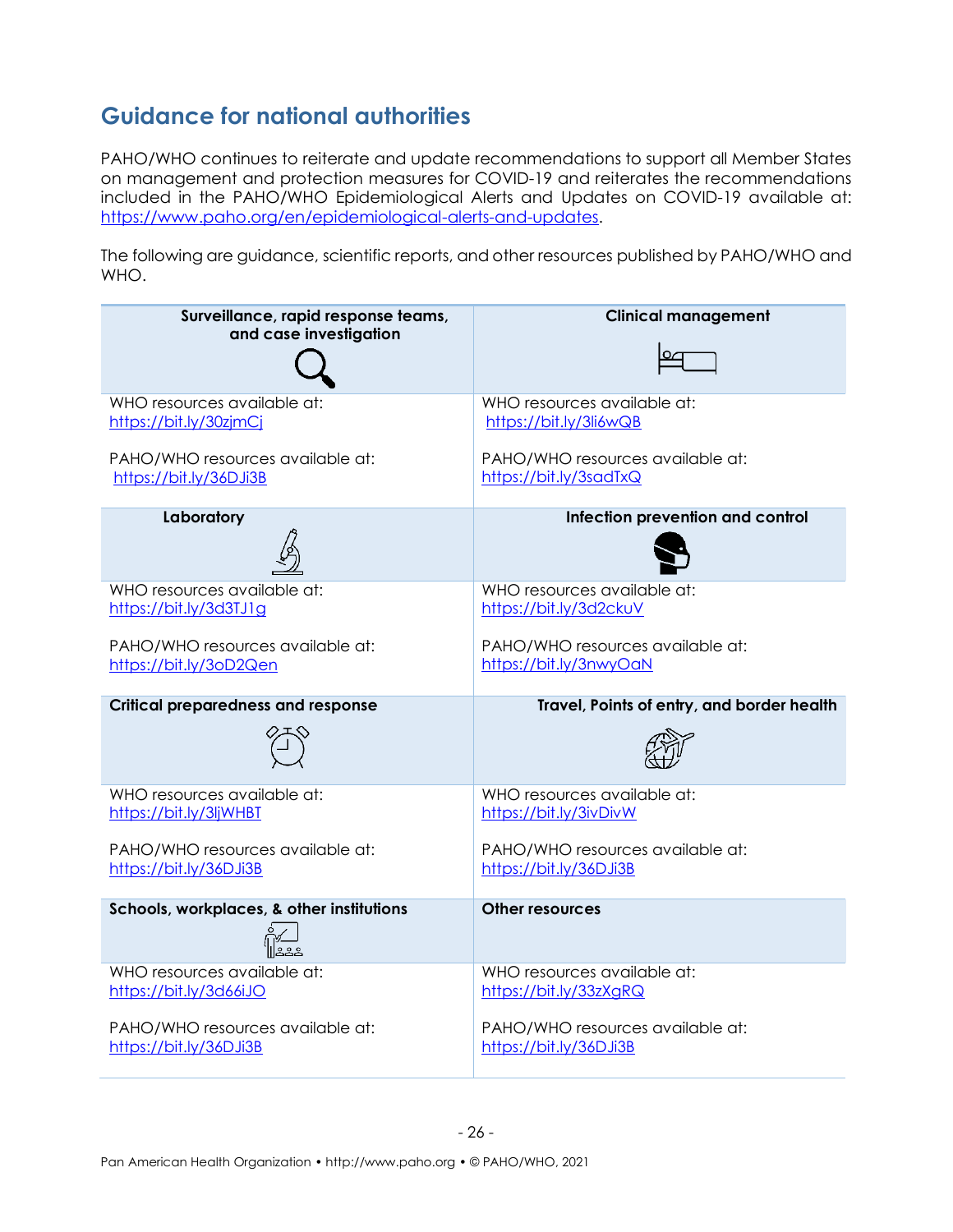#### <span id="page-26-0"></span>**References**

- 1. PAHO/WHO. Epidemiological Update: Coronavirus disease (COVID-19). 21 August 2021, Washington, D.C.: PAHO/WHO; 2021. Available at[: https://bit.ly/3zoTM1g](https://bit.ly/3zoTM1g)
- 2. WHO. COVID-19 Weekly Epidemiological Update. Published on 21 September 2021. Available at:<https://bit.ly/3v6e0Mi>
- 3. Report by the **Argentina** International Health Regulations (IHR) National Focal Point (NFP), received by PAHO/WHO via email
- 4. Report by the **Bolivia** International Health Regulations (IHR) National Focal Point (NFP), received by PAHO/WHO via email
- 5. Report by the **Brazil** International Health Regulations (IHR) National Focal Point (NFP), received by PAHO/WHO via email
- 6. Ministry of Health of **Brazil**. Available at: <https://bit.ly/3vb3JP2> and <https://bit.ly/2OnJAVg>
- 7. Report by the **Canada** International Health Regulations (IHR) National Focal Point (NFP), received by PAHO/WHO via email
- 8. Government of **Canada**. Coronavirus (COVID-19) and indigenous communities. Available at:<https://bit.ly/2IhCEWq>
- 9. Report by the **Chile** International Health Regulations (IHR) National Focal Point (NFP), received by PAHO/WHO via email
- 10. Report by the **Colombia** International Health Regulations (IHR) National Focal Point (NFP), received by PAHO/WHO via email
- 11. Report by the **Costa Rica** International Health Regulations (IHR) National Focal Point (NFP), received by PAHO/WHO via email
- 12. Report by the **Dominican Republic** International Health Regulations (IHR) National Focal Point (NFP), received by PAHO/WHO via email
- 13. Report by the **Ecuador** International Health Regulations (IHR) National Focal Point (NFP), received by PAHO/WHO via email
- 14. Report by the **El Salvador** International Health Regulations (IHR) National Focal Point (NFP), received by PAHO/WHO via email
- 15. Report by the **Guatemala** International Health Regulations (IHR) National Focal Point (NFP), received by PAHO/WHO via email
- 16. Report by the **Mexico** International Health Regulations (IHR) National Focal Point (NFP), received by PAHO/WHO via email
- 17. Report by the **Netherlands** International Health Regulations (IHR) National Focal Point (NFP), received by PAHO/WHO via email